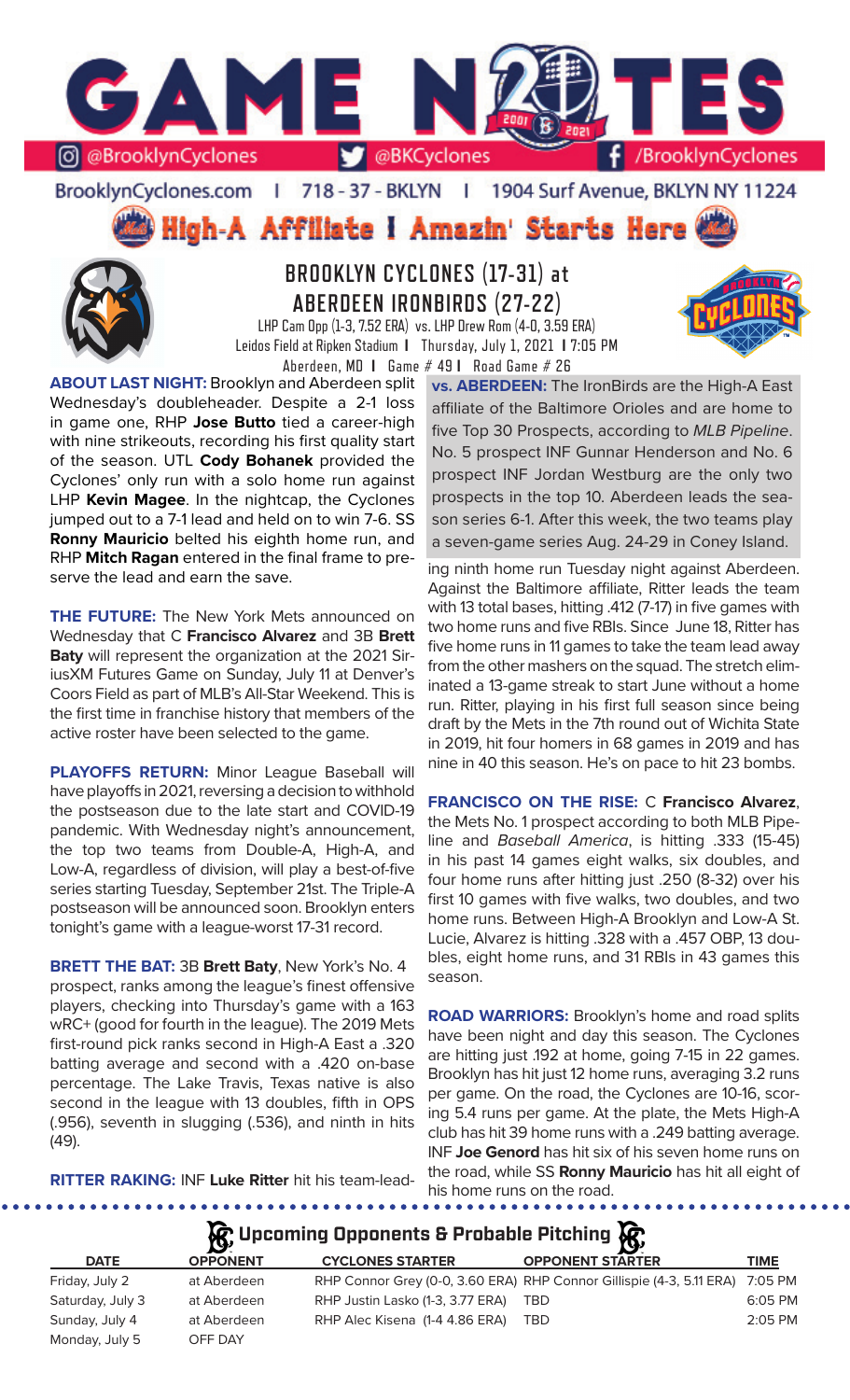| <b>JULY 1 AT ABERDEEN</b> | <b>STARTING PITCHER</b>         |                                                               | <b>PAGE 2</b> |
|---------------------------|---------------------------------|---------------------------------------------------------------|---------------|
|                           | #33                             | <b>CAM OPP</b>                                                | <b>LHP</b>    |
|                           | Height: 5-10                    | Weight: 185                                                   |               |
|                           | <b>Bats:</b> Left               | Throws: Left                                                  |               |
|                           | Date of Birth: November 4, 1995 | Age: 25                                                       |               |
|                           | Hometown: London, UK            |                                                               |               |
|                           |                                 | How Obtained: Signed as a minor league free agent, 12/16/2020 |               |
|                           | <b>College: West Point</b>      |                                                               |               |

**TONIGHT:** Cam Opp makes his sixth Brooklyn start, looking for an encore performance from his near quality start on June 25th against Jersey Shore where the lefty earned his first win.

**METRICS:** While Opp posts a 3.88 FIP, he has a 7.52 ERA, having allowed 24 hits over 20 1/3 innings. Opponents are hitting .354 against him on balls in play.

**A NICE INTRODUCTION:** Opp began his career with Low-A St. Lucie this season, making two starts and one relief appearance. Over 11.1 innings, the southpaw has allowed one earned run with nine strikeouts and six walks.

**ARMY MAN:** Opp pitched at West Point in New York for Army for four seasons, posting a 4.11 ERA over 181.2 innings with the Black Knights. At the end of his junior season, he recorded the final two outs of the Patriot League championship game against Navy in 2018. That year in the Super Regionals, Opp pitched 1.2 innings to close out Army's massive 5-1 upset of NC State in the College World Series.

**WORLD TRAVELER:** Opp's father worked for Deloitte and traveled around the world with the company. Opp was born in Colorado, moved to Chicago, and spent most of his childhood and teenage years in London, England. Opp had also lived in Indiana, Texas, and North Carolina before signing with the Mets.

**INDEPENDENT BALL:** Opp pitched with the Evansville Otters in the Frontier League in 2019, striking out 35 in 26.2 innings with a 2.70 ERA.

| 'n, |             |            |            |     |                 |                | 2021 GAME-BY-GAME |                |                |           |            |
|-----|-------------|------------|------------|-----|-----------------|----------------|-------------------|----------------|----------------|-----------|------------|
|     |             |            |            |     | High-A Brooklyn |                |                   |                |                |           |            |
|     | <b>DATE</b> | <b>OPP</b> | <b>DEC</b> | IP  | н               | R              | ER                | <b>BB</b>      | ĸ              | <b>HR</b> | <b>AVG</b> |
| S   | 6/25        | <b>JS</b>  | W          | 5.2 | 3               | $\overline{2}$ | $\overline{2}$    |                | 3              |           | .286       |
|     | 6/10        | <b>HV</b>  |            | 6.0 | 3               | 1              | O                 | $\overline{2}$ | 4              | O         | .328       |
|     | 6/3         | $@$ JS     |            | 3.0 | 6               | 3              | $\overline{2}$    | $\Omega$       | $\overline{2}$ | $\Omega$  | .409       |
|     | 5/27        | @ABD       |            | 2.0 | 7               | 8              | 8                 | 2              | 5              | $\Omega$  | .444       |
|     | 5/22        | <b>HV</b>  |            | 3.2 | 5               | 5              | 5                 | 2              | 4              | O         | .357       |
| ۱,  |             |            |            |     |                 |                |                   |                |                |           |            |
| Э   |             |            |            |     | Low-A St. Lucie |                |                   |                |                |           |            |
|     | <b>DATE</b> | <b>OPP</b> | <b>DEC</b> | IP  | н               | R              | ER                | <b>BB</b>      | ĸ              | <b>HR</b> | <b>AVG</b> |
|     | 5/16        | @DBT       | W          | 5.0 | 4               | $\Omega$       | 0                 |                | 4              | 0         | .238       |

5/11 @DBT W 3.1 3 1 0 3 5 0 .250 5/4 v. JUP 3.0 3 1 1 2 2 0 .250

| K/9          | BB/9  | HR/9       |
|--------------|-------|------------|
| 19.4%        | 7.5%  | 0.44       |
| <b>BABIP</b> | GB%   | <b>FIP</b> |
| .354         | 44.4% | 3.88       |

### **OPP'S SEASON AND CAREER HIGHS 2021 Season**<br> **2021 Season**<br> **2021 Season Strikeouts** 5 (2x, 5/27/21 vs. Aberdeen) 5 (2x, 5/27 vs. Aberdeen) **Strikeouts** 5 (2x, 5/27/21<br>None **Double Digit K Games** No **Double Digit K** Game 7 (5/27 vs. Aberdeen) **High Hits, Game** 7 (5/27/21 vs. Aberdeen) None **High HR, Game**<br>8 (5/27 vs. Aberdeen) **High Runs, Game** 8 (5/27 vs. Aberdeen) **High Runs, Game** (5/27/21 vs. Aberdeen) **High Walks, Game** 3 (5/11/21 @ Daytona)<br> **nings Pitched, Game** 6 IP (6/10 vs. Hudson Valley) 6 IP (6/10 vs. Hudson Valley) **Innings Pitched, Game** 6 IP (6/10 vs. Hudson Valley) **None Complete Games None None Shutouts None**

**Shutouts** 

### **CYCLONES STARTING PITCHER BREAKDOWN STARTER GS Quality StartsRun SupportRS/Start BC Record** Butto, Jose Grey, Connor 1 0 8 8.0 1-0<br>Griffin David 1 0 8 8.0 0-1 Griffin, David Kisena, Alec 8 0 36 4.5 2-6 Lasko, Justin Opp, Cam 5 1 17 3.4 2-3<br>Parsons, Hunter 1 0 5 5.0 1-0 arsons, Hunter Rojas, Oscar 4 0 21 5.3 1-3 Vilera, Jaison 9 0 34<br>Walker Josh 4 1 27 Walker, Josh 4 1 27 6.8 3-1

| <b>CATCHER ERA</b> |    |    |            |      |  |  |  |  |
|--------------------|----|----|------------|------|--|--|--|--|
| <b>NAME</b>        | G  | ER | <b>INN</b> | ERA  |  |  |  |  |
| Alvarez            | 14 | 66 | 113.1      | 5.24 |  |  |  |  |
| Mena               |    | 27 | 58         | 4.19 |  |  |  |  |
| Senger             | 9  | 44 | 81         | 4.89 |  |  |  |  |
| Uriarte            | 15 | 62 | 118        | 4.73 |  |  |  |  |

| BROOKLYN CYCLONES PITCHING BREAKDOWN. |                                       |                               |  |  |  |  |  |  |  |     |                                                   |                                              |                                           |                       |  |  |  |                    |
|---------------------------------------|---------------------------------------|-------------------------------|--|--|--|--|--|--|--|-----|---------------------------------------------------|----------------------------------------------|-------------------------------------------|-----------------------|--|--|--|--------------------|
|                                       |                                       | W-L ERA IP H R ER BB K HR AVG |  |  |  |  |  |  |  |     |                                                   | W-L                                          | ERA                                       | IP H R ER BB K HR AVG |  |  |  |                    |
| <b>STARTERS</b>                       | 8-22 5.92 213.0 222 156 140 74 211 37 |                               |  |  |  |  |  |  |  | 264 | <b>I</b> HOME                                     |                                              | 8-15 3.94 201.0 170 102 88 89 204 13 .230 |                       |  |  |  |                    |
| <b>RELIEVERS</b>                      |                                       |                               |  |  |  |  |  |  |  |     | 9-9 3.58 193.1 161 96 77 106 208 9 .224 ROAD      |                                              | 9-16 5.65 205.1 213 150                   |                       |  |  |  | 129 91 215 33 .260 |
| <b>TOTAL</b>                          |                                       |                               |  |  |  |  |  |  |  |     | 17-31 4.70 406.1383 252 212 180 419 46 .246 TOTAL | 17-31 4.70 406.1 383 252 212 180 419 46 .246 |                                           |                       |  |  |  |                    |

## **BULLPEN NOTES**

-RHP Mitch Ragan, RHP Hunter Parsons, and RHP Bryce Montes de Oca have a team-lowest .250 BABIP.

-RHP Josh Hejka's 2.97 FIP is the lowest in the Cyclones bullpen.

-RHP Josh Hejka sports a bullpen-lowest 4.3 BB%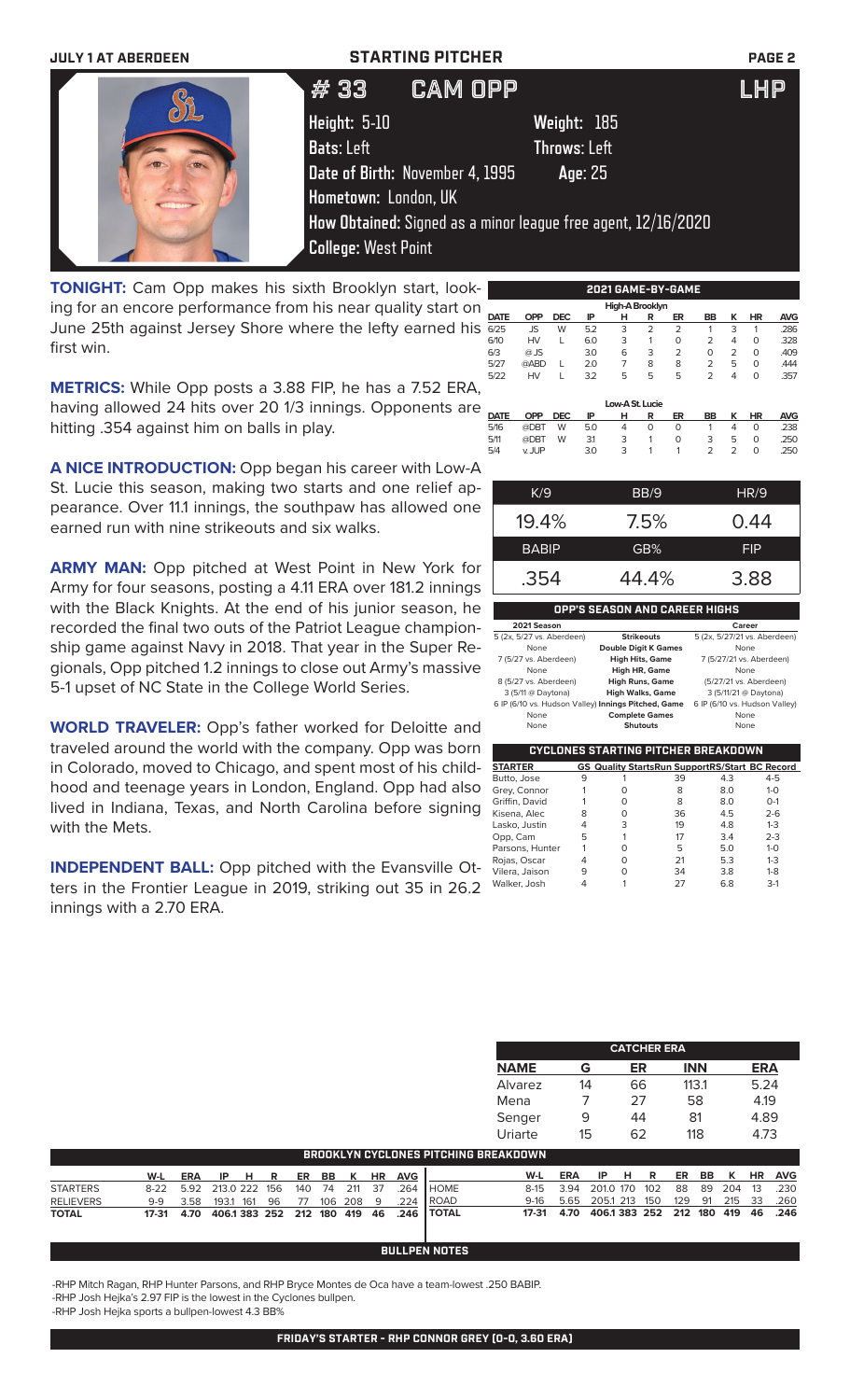| JULY 1 AT ABERDEEN                 |                    | <b>BATTING PAGES</b>                            | <b>PAGE 3</b>                             |
|------------------------------------|--------------------|-------------------------------------------------|-------------------------------------------|
| $\#$ 19 $\;$ FRANCISCO ALVAREZ - C |                    |                                                 | .281, 6 HR, 19 RBI, .418 wOBA, wRC+ 161   |
| Last Game: DNP                     | <b>Home: 8-42</b>  | <b>Last HR:</b> 6/26 vs. Jersey Shore           | <b>Season High, Hits: 3 (6/6 at JS)</b>   |
| <b>RISP: 8-25 (.320)</b>           | <b>Road: 17-47</b> | <b>Multi-Hit Games:</b> 6 (6/30 at Aberdeen G1) | <b>Season High, Runs: 3 (6/20 at WIL)</b> |

**RISP:** 8-25 (.320) **Road:** 17-47 **Multi-Hit Games:** 6 (6/30 at Aberdeen G1) **Season High, Runs:** 3 (6/20 at WIL)

**Season High, RBI:** 4 (6/6 at JS)<br>**Season High, SB:** 1 (6/3 at JS) **# 19 FRANCISCO ALVAREZ - C .281, 6 HR, 19 RBI, .418 wOBA, wRC+ 161**

• Enters his fourth year in the Mets organization...Called up from Low-A St. Lucie on Monday, May 24...19 years old, turning 20 on November 19 • Ranks as the No. 1 prospect in the Mets system according to both *MLB Pipeline* and *Baseball America*...Ranked as No. 4 catching prospect in baseball and the

No. 38 prospect in the game according to *MLB Pipeline* • Hit .417 (20-48) with five doubles, two home runs, and 12 RBIs in 15 games with St. Lucie...Struck out seven times and walked 15...went 2-for-4 in stolen bases

• Non-roster invitee to Mets Spring Training...Signed with NYM as NDFA on July 2, 2018

| <b>#9</b><br>ZACH ASHFORD - OF '                                                    |                                                               |                                                                                                                                   | . 203, 1 HR, 7 RBI, .280 w0BA, wRC+ 75'                                                                                          |
|-------------------------------------------------------------------------------------|---------------------------------------------------------------|-----------------------------------------------------------------------------------------------------------------------------------|----------------------------------------------------------------------------------------------------------------------------------|
| <b>Last Game: 1-3, 2 RBI</b><br>$RISP: 3-12$<br><b>Streak:</b> $1 \text{ G } (1-3)$ | <b>Home: 8-34</b><br><b>Road: 4-25</b><br>vs. AB: 3-18 (.167) | Last HR: 5/23 vs. Hudson Valley<br>Multi-Hit Games: 1 (5/23 vs. Hudson Valley)<br><b>Multi-RBI Games: 2 (6/30 at Aberdeen G2)</b> | Season High, Hits: 2 (5/23 vs. HV)<br><b>Season High, Runs: 2 (6/6 at JS)</b><br><b>Season High, RBI:</b> 2 (2x, 6/30 at ABD G2) |
|                                                                                     |                                                               |                                                                                                                                   | <b>Season High, SB:</b> 1(2x, 6/9 vs. HV G2)                                                                                     |

**Multi-RBI Games:** 5 (6/25 vs. Jersey Shore)

• Enters his third year in the Mets organization...Called up from Low-A St. Lucie on Saturday, May 22

- Hit .340 (17-50) in 14 games with the St. Lucie Mets in 2021, collecting three doubles and six walks with a stolen base
- Spent his first few games as a pro with Brooklyn in 2019, hitting .136 in 16 games before being sent to the GCL Mets (37 G, .295/2/23/.413)
- Drafted by the Mets out of Fresno State in the 6th round of the 2019 MLB Draft

| # 22 BRETT BATY - INF                                                                     |                                                                      |                                                                                                                                             | .320. 6 HR. 32 RBI. .412 WOBA. WRC+ 157                                                                                                                                                           |
|-------------------------------------------------------------------------------------------|----------------------------------------------------------------------|---------------------------------------------------------------------------------------------------------------------------------------------|---------------------------------------------------------------------------------------------------------------------------------------------------------------------------------------------------|
| <b>Last Game: 2-2, 2B, BB, R</b><br><b>RISP:</b> 18-46 (.391)<br><b>Streak:</b> 1 G (2-2) | <b>Home: 15-65</b><br><b>Road: 34-89</b><br>$vs.$ ABD: $6-20$ (.300) | <b>Last HR:</b> 6/26 vs. Jersey Shore<br><b>Multi-Hit Games: 14 (6/30 at Aberdeen G2)</b><br><b>Multi-RBI Games: 9 (6/20 at Wilmington)</b> | <b>Season High, Hits: 4 (5/19 vs. HV)</b><br><b>Season High, Runs:</b> 2 (5x, 6/9 vs. HV G2)<br><b>Season High, RBI:</b> $4$ ( $2x$ , $6/3$ at JS)<br><b>Season High, SB:</b> 1 (3x, 6/19 at WIL) |

• Enters his third year in the Mets organization...Rated as the No. 4 prospect in the Mets system and the No. 94 prospect in baseball according to *MLB Pipeline* • Earned a non-roster invitation to Spring Training in 2021, collecting a double and a single in 10 games and 10 at-bats

- Joined the Alternate Training Site in Brooklyn in 2020
- Spent the majority of his first pro season with Kingsport (R) before a promotion to Brooklyn to finish the 2019 season, winning the league title with the Cyclones • Committed to the University of Texas before being drafted in the first round (12th overall) in 2019

| $\#$ 11 $\;$ CODY BOHANEK - INF     |                     |                                                   | .247, 3 HR, 9 RBI, .335 wOBA, wRC+ 109                                                       |
|-------------------------------------|---------------------|---------------------------------------------------|----------------------------------------------------------------------------------------------|
| <b>Last Game:</b> 1-3, 2B, 2 RBI, R | <b>Home: 6-31</b>   | <b>Last HR:</b> 6/30 at Aberdeen G1               | <b>Season High, Hits: 3 (5/5 at Asheville)</b>                                               |
| <b>RISP:</b> 1-18 $(.056)$          | <b>Road: 12-47</b>  | <b>Multi-Hit Games: 4 (6/27 vs. Jersey Shore)</b> | <b>Season High, Runs:</b> 2 (2x, 6/15 at Wil)                                                |
| <b>Streak:</b> 4 G (6-12)           | <b>vs. ABD: 2-5</b> | <b>Multi-RBI Games: 2 (6/30 at Aberdeen G2)</b>   | <b>Seaon High, RBI:</b> 2 (2x, 6/30 at ABD G2)<br><b>Season High, SB:</b> 1(2x, 6/27 vs. JS) |

• Enters his third year in the Mets organization and his fifth as a professional...Traded from Houston to the Mets in January of 2019 along with 3B J.D. Davis in exchange for OF Ross Adolph, INF Luis Santana, and C Scott Manea

• Returns from Triple-A Syracuse 5/12-6/8 and 6/24: 21 G, ..179/.338/.268 with three doubles, a triple, and a home run with 11 walks

- Broke camp with Brooklyn: 5 G, .313/.500/.500 with a home run a two RBIs before the call up<br>• Originally drafted by Houston in the 30th round of the 2017 MLB Draft from the University of II
- Originally drafted by Houston in the 30th round of the 2017 MLB Draft from the University of Illinois-Chicago

| $\#$ 8 $\#$ antoine duplantis - of                                                   |                                                                  |                                                                                                                                         | .236. 2 HR. 9 RBI. .300 wOBA. wRC+ 87                                                                                                                                                                             |
|--------------------------------------------------------------------------------------|------------------------------------------------------------------|-----------------------------------------------------------------------------------------------------------------------------------------|-------------------------------------------------------------------------------------------------------------------------------------------------------------------------------------------------------------------|
| <b>Last Game:</b> 1-3. BB. R<br><b>RISP:</b> 7-29 (.241)<br><b>Streak:</b> 1 G (1-3) | <b>Home: 10-64</b><br><b>Road: 29-97</b><br>vs. ABD: 3-19 (.158) | <b>Last HR:</b> 6/18 at Wilmington<br><b>Multi-Hit Games: 10 (6/20 at Wilmington)</b><br><b>Multi-RBI Games:</b> 2 (6/18 at Wilmington) | <b>Season High, Hits: 4 (5/16 at Greenville)</b><br><b>Season High, Runs: 4 (5/16 at Greenville)</b><br><b>Season High, RBI:</b> 2 (2x, 6/18 at Wilmington)<br><b>Season High, SB:</b> 1 (2x, 5/16 at Greenville) |

- Enters his third year in the Mets organization ...Spent his draft year with Brooklyn and scored the game-winning run against Lowell in the 2019 NYPL Championship
- Recorded eight outfield assists in 47 games to lead Brooklyn in 2019
- Finished his LSU career with 359 hits, most in school history and second-most in SEC history behind fellow Mets MiLB outfielder Jake Mangum (383 hits)...Never finished a season at LSU hitting lower than .316
- Mets 12th round pick, 2019...Also drafted in the 19th round by Cleveland in 2018...Brother Armond, holds the world record in the pole vault with a height of 6.18m.

| $#$ 20 JOE GENORD - INF                                                          |                                                                                                                                 |                                                                                                                              | .214, 7 HR, 15 RBI, .311 WOBA, WRC+ 94                                                   |  |  |  |  |
|----------------------------------------------------------------------------------|---------------------------------------------------------------------------------------------------------------------------------|------------------------------------------------------------------------------------------------------------------------------|------------------------------------------------------------------------------------------|--|--|--|--|
| <b>Last Game: DNP</b>                                                            | <b>Home: 9-56</b>                                                                                                               | <b>Last HR:</b> 6/20 at Wilmington                                                                                           | <b>Season High, Hits: 3 (2x, 5/19 vs. HV)</b>                                            |  |  |  |  |
| <b>RISP:</b> 5-32 $(.156)$                                                       | <b>Road: 20-86</b>                                                                                                              | Multi-Hit Games: 5 (6/20 at Wilmington)                                                                                      | <b>Season High, Runs: 3 (2x, 5/19 vs. HV)</b>                                            |  |  |  |  |
| Streak:                                                                          | vs. ABD: 2-18 (.133)                                                                                                            | <b>Multi-RBI Games: 3 (6/1 at Jersey Shore)</b>                                                                              | <b>Season High, RBI: 3 (5/8 at Asheville)</b><br>Season High, SB: 1 (6/18 at Wilmington) |  |  |  |  |
|                                                                                  |                                                                                                                                 | • Enters his third year in the Mets organizationNamed to the NYPL All-Star team and won a league title with Brooklyn in 2019 |                                                                                          |  |  |  |  |
|                                                                                  | • Led the Cyclones with nine home runs and 44 RBIsEarned Player of the Week honors with the Cyclones during the week of July 7. |                                                                                                                              |                                                                                          |  |  |  |  |
| • Two-time All-AAC honoree who led USF in home runs in each of his three seasons |                                                                                                                                 |                                                                                                                              |                                                                                          |  |  |  |  |
| • Mets 9th round pick in 2019 out of South Florida                               |                                                                                                                                 |                                                                                                                              |                                                                                          |  |  |  |  |

• Also drafted by the Los Angeles Dodgers in the 19th round of the 2015 draft.

## **Last Game:** 0-3 **Home: Last HR: Season High, Hits: RISP: Road:** 0-5 **Multi-Hit Games: Season High, Runs: Streak: vs. ABD:** 0-5 **Multi-RBI Games: Season High, RBI: Season High, SB: # 10 LUIS GONZALEZ - INF .000, 0 HR, 0 RBI, .000 wOBA, wRC+ 0**

- Enters his first season in the Mets organization, signing a minor league deal with New York on May 30, 2021.
- Played three games with Low-A St. Lucie, going 3-12 with a double
- Spent seven seasons in the Cincinnati farm system, reaching as high as Triple-A Louisville in 2019.
- Career .253 hitter in 587 games and 2,151 at-bats with Cincinnati and New York farm systems.
- Signed with the Reds in September of 2012.

# **# 35 ADRIAN HERNANDEZ - OF .137, 1 HR, 2 RBI, .166 wOBA, wRC+ 3**

**Last Game:** DNP **Home:** 7-34 **Last HR: Season High, Hits:** 2 (5/25 vs. Aberdeen)

- Returned from the Development List June 22...stayed and worked out with Brooklyn from June 8-21.
- Enters his fifth year in the Mets organization...received 5/8 from extended spring training after the injury to OF Scott Ota.
- Ranked the No. 30 Prospect in the NYM system by *MLB Pipeline...*Limited to four games with the GCL Mets in 2019 due to hamstring injuries. • Hit .261 with five homers and 34 RBIs in 63 games in the Dominican Summer League in 2018.
- Signed for \$1.5 million by the Mets as a non-drafted international free agent in 2017

## **# 2 RONNY MAURICIO - INF .228, 8 HR, 27 RBI, .304 wOBA, wRC+ 90 Last HR:** 6/30 at Aberdeen G2 **Cames: 8 Aberdeen Games: 8 Aberdeen Games: 8 (6/22 vs. Jersey Shore) <b>Season High, Hits:** 3 (4x, 6/77 atWilmington) **Road:** 35-108 **Road:** 35-108 **Multi-Hit Games:** 8 (6/22 vs. Jersey Shore) **Cast Game: 1-3, HR, 2 RBI, R Home: 8-72 Risp: RISP: 9-44** (.205) **Risp: 2 RISP: 9-44** (.205) **Reason High, Hits: 3 (4x, 6/17 atWilmington Barry Risp: 3 (6/22 vs. Jersey Shore) <b>Season High, Runs: 2** (6x, 6/20 at WIL **Multi-RBI Games:** 8 (6/30 at Aberdeen G2) **Season High, SB:** 2 (6/27 vs. JS)

• Enters his fifth year in the Mets organization...Rated as the No. 2 prospect in the Mets system and the No. 58 prospect in baseball according to *MLB Pipeline* • Non-roster invitee to Spring Training for the third consecutive season...Spent 2020 at the Mets Alternate Site and had one at-bat with the Tigres del Licey in the Dominican Winter League

• Named a South Atlantic League mid-season All-Star with Columbia (A) in 2019

• Won the 2018 GCL Mets Sterling Award, given to the team's most valuable player...Signed with the Mets as a 16-year-old on July 2, 2017.

### **RISP:** 3-14 (.214) **Road:** 4-36 **Multi-Hit Games:** 1 (5/25 vs. Aberdeen) **Season High, Runs:** 1 (2x 6/25 vs. JS) External constitution of the constitution of the constitution of the constitution of the constitution of the constitution of the constitution of the constitution of the constitution of the constitution of the constitution **Season High, SB:**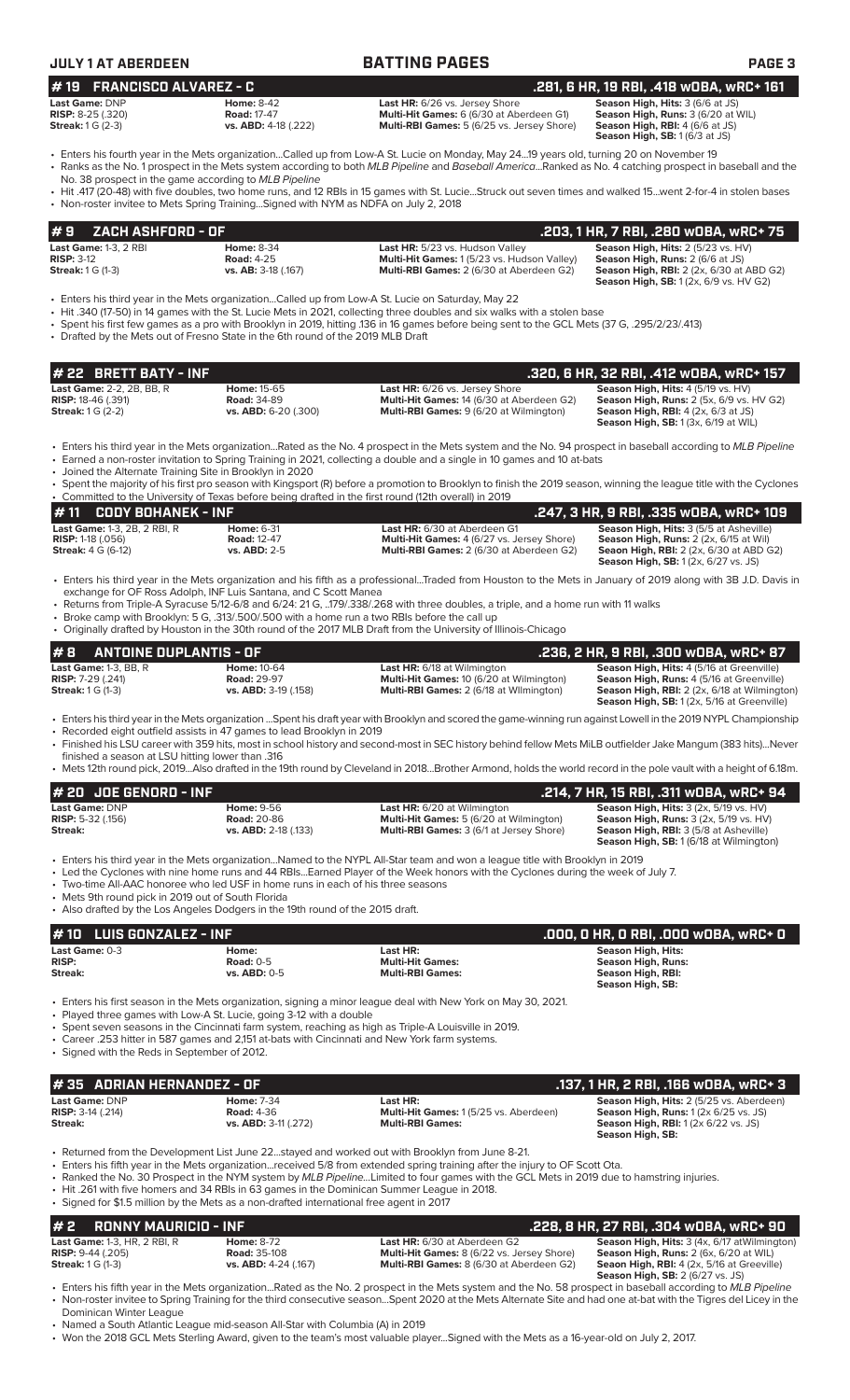| <b>JULY 1 AT ABERDEEN</b>                                                                                                                                                                                                                       |                                                                  | <b>BATTING PAGES</b>                                                                                                                                                                                                                                                                                                                                                                                    | <b>PAGE 4</b>                                                                                                                                                             |
|-------------------------------------------------------------------------------------------------------------------------------------------------------------------------------------------------------------------------------------------------|------------------------------------------------------------------|---------------------------------------------------------------------------------------------------------------------------------------------------------------------------------------------------------------------------------------------------------------------------------------------------------------------------------------------------------------------------------------------------------|---------------------------------------------------------------------------------------------------------------------------------------------------------------------------|
| <b>JOSE MENA - C</b><br>#16                                                                                                                                                                                                                     |                                                                  |                                                                                                                                                                                                                                                                                                                                                                                                         | .190, 1 HR, 4 RBI, .249 w0BA, wRC+ 55                                                                                                                                     |
| Last Game: 1-2, BB, 2 R<br>RISP: 2-10 (.200)<br><b>Streak:</b> 3 G (5-12)                                                                                                                                                                       | <b>Home: 1-18</b><br><b>Road: 6-20</b><br>vs. ABD: 1-5           | Last HR:<br>Multi-Hit Games: 1 (6/20 at Wilmington)<br><b>Multi-RBI Games:</b>                                                                                                                                                                                                                                                                                                                          | Season High, Hits: 3 (6/20 at Wilmington)<br>Season High, Runs: 2 (6/30 at ABD G2)<br>Season High, RBI: 1 (4x, 6/23 vs. JS)<br>Season High, SB:                           |
| • Enters his sixth year in the Mets organization<br>RBIs, and runs<br>• Has caught 81% of would-be base stealers (51 of 81) in his previous four seasons in the system.<br>• Signed with the Mets on June 22, 2016 as international free agent. |                                                                  | • Won a 2019 NYPL Championship with Brooklyn, posting his best offensive season as a professional, posting career highs in batting average, hits, home runs,                                                                                                                                                                                                                                            |                                                                                                                                                                           |
| <b>LUKE RITTER - INF</b><br>#19                                                                                                                                                                                                                 |                                                                  |                                                                                                                                                                                                                                                                                                                                                                                                         | .224, 9 HR, 27 RBI, .314 wOBA, wRC+ 96                                                                                                                                    |
| Last Game: 2-3, RBI, R<br>RISP: 8-40 (.200)<br><b>Streak: 2 G (3-7)</b>                                                                                                                                                                         | <b>Home: 10-60</b><br><b>Road: 23-84</b><br>vs. ABD: 7-17 (.412) | Last HR: 6/29 at Aberdeen<br>Multi-Hit Games: 8 (6/30 at Aberdeen G2)<br>Multi-RBI Games: 6 (6/29 at Aberdeen)                                                                                                                                                                                                                                                                                          | Season High, Hits: 3 (5/11 at Greenville)<br>Season High, Runs: 2 (2x, 6/20 at WIL)<br>Season High, RBI: 6 (6/20 at Wilmington)<br>Season High, SB: 1(5/12 at Greenville) |
| • Led Brooklyn in 2019 in games played (68), runs (39), doubles (15), and walks (33)<br>• Two-time First Team All-AAC honoree<br>• Played linebacker at Rockhurst High School and set the school record with 184 tackles.                       |                                                                  | • Enters his third year in the Mets organizationWon a New York-Penn League title with Brooklyn in 2019<br>• Mets 7th-round pick in 2019 from Wichita StateAlso drafted by the Minnesota Twins in the 37th round of the 2018 MLB Draft                                                                                                                                                                   |                                                                                                                                                                           |
| <b>LT STRUBLE - OF</b><br>#4                                                                                                                                                                                                                    |                                                                  |                                                                                                                                                                                                                                                                                                                                                                                                         | .243, 0 HR, 3 RBI, .354 wOBA, wRC+ 121                                                                                                                                    |
| Last Game: DNP<br>RISP: 3-11 (.273)<br><b>Streak: 2 G (3-7)</b>                                                                                                                                                                                 | <b>Home: 6-19</b><br><b>Road: 3-15</b><br><b>vs. ABD: 1-3</b>    | Last HR:<br>Multi-Hit Games: 1 (6/25 vs. Jersey Shore)<br>Multi-RBI Games: 1 (6/25 vs. Jersey Shore)                                                                                                                                                                                                                                                                                                    | Season High, Hits: 2 (6/25 vs. JS)<br>Season High, Runs: 1 (4x, 6/23 at WIL)<br>Season High, RBI: 2 (6/25 vs. JS)<br>Season High, SB:                                     |
| . Played in the GCL in 2019, hitting .231 over 18 games during his draft year                                                                                                                                                                   |                                                                  | • Enters his third year in the Mets organizationReturned 6/8 from Triple-A Syracusewent 1-2 with a walk in two gamesreceived from Low-A St Lucie on 5/18.<br>• With Brooklyn 5/19-5/23: 1-5Went 6-21 (.286) with three RBIs and four walks in seven games with the St. Lucie Mets to begin the year<br>• Selected by the Mets in the 29th round in 2019 out of Felician CollegeHails from Hammonton, NJ |                                                                                                                                                                           |
| <b>JUAN URIARTE - C</b><br>#17                                                                                                                                                                                                                  |                                                                  |                                                                                                                                                                                                                                                                                                                                                                                                         | .204, 0 HR, 1 RBI, .257 w0BA, wRC+ 61                                                                                                                                     |
| Last Game: DNP<br><b>RISP: 2-8</b><br>Streak:                                                                                                                                                                                                   | <b>Home: 6-20</b><br><b>Road: 4-29</b><br>vs. ABD: 1-5           | Last HR:<br>Multi-Hit Games: 1 (6/9 vs. Hudson Valley G2)<br>Multi-RBI Games: 1 (6/18 at Wilmington)                                                                                                                                                                                                                                                                                                    | Season High, Hits: 2 (6/9 vs. HV G2)<br>Season High, Runs: 2 (5/19 vs. HV)<br>Season High, RBI: 2 (6/18 at WIL)<br>Season High, SB:                                       |
| . Finished 10th in batting average in the Appalachian League with Kingsport in 2017, hitting .305                                                                                                                                               |                                                                  | • Enters his eighth year in the Mets organizationSpent 2019 with Columbia (A) and the GCL Mets (R)<br>• Injured in his first at-bat with Brooklyn in 2018 on Opening Day at Staten Island, missing the entire season                                                                                                                                                                                    |                                                                                                                                                                           |

- 
- Caught 16 of 44 (36%) would-be base stealers in 2019. • Signed with the Mets as a NDFA on July 4, 2014.

**# 12 JEREMY VASQUEZ - INF**<br> **28.1 HR, 3 RBI, .253 wOBA, wRC+ 58**<br> **182, 1 HR, 3 RBI, .253 wOBA, wRC+ 58**<br> **182, 1 HR, 3 RBI, .253 wOBA, wRC+ 58**<br> **182, 1 HR, 3 RBI, .253 wOBA, wRC+ 58**<br> **182, 1 HR, 3 RBI, .253 wOBA, wRC+ Last Game:** 0-3 **Home:** 3-16 **Last HR:** 6/25 vs. Jersey Shore **Season High, Hits:** 2 (6/25 vs. JS) **RISP:** 1-3 **Road:** 1-6 **Multi-Hit Games:** 1 (6/25 vs. Jersey Shore) **Season High, Runs:** 1 (2x 6/25 vs. JS) **Streak: vs. ABD:** 1-6 **Multi-RBI Games:** 1 (6/25 vs. Jersey Shore) **Season High, SB:** 

• Enters his fifth season in the Mets organization...Received from Double-A Binghamton on June 22

• Played 32 games with the RumblePonies this season, hitting .171 (18-105) with one double, one home run, and 11 RBIs.

• Played with Brooklyn in 2017, hitting .225 with one home run and eight RBIs in 31 games.

• Drafted by the Mets in the 28th round of the 2017 MLB Draft from Nova Southeastern in his home state of Florida...Is from Palm City, FL.

|      |                                   |                         |                  | Hardest Hit Balls - 2021 (not all games listed- from available Trackman data) |      |                          |                           |           |                        |
|------|-----------------------------------|-------------------------|------------------|-------------------------------------------------------------------------------|------|--------------------------|---------------------------|-----------|------------------------|
| Date | Player                            | <b>Opponent</b>         | <b>Exit Velo</b> | Result                                                                        | Date | Player                   | <b>Opponent</b>           | Exit Velo | Result                 |
| 6/12 | Francisco Alvarez                 | vs. Hudson Valley 112.5 |                  | Double                                                                        | 6/2  | <b>Francisco Alvarez</b> | at Jersev Shore           | 108.7     | Single                 |
| 6/11 | Brett Baty                        | vs. Hudson Valley 111.2 |                  | Ground Out                                                                    | 6/16 | Ronny Mauricio           | at Wilmington             | 107.5     | Home Run               |
| 6/29 | Ronny Mauricio                    | at Aberdeen             | 110.4            | Single                                                                        | 6/15 | Ronny Mauricio           | at Wilmington             | 107.2     | Single                 |
| 6/1  | Adrian Hernandez                  | at Jersev Shore         | 109.8            | <b>Home Run</b>                                                               | 6/9  | Brett Baty               | vs. Hudson VallevG2 107.3 |           | Double                 |
| 6/6  | Francisco Alvarez                 | at Jersev Shore         | 109.7            | Single                                                                        | 5/23 | Havden Senger            | vs. Hudson Valley         | 107       | <b>Home Run</b>        |
| 6/1  | Ronny Mauricio                    | at Jersey Shore         | 109.6            | Triple                                                                        | 5/29 | Ronny Mauricio           | vs. Aberdeen              | 107       | Line Drive Out         |
| 6/22 | Brett Baty                        | vs. Jersey Shore        | 109.2            | Double                                                                        | 6/6  | <b>Francisco Alvarez</b> | at Jersey Shore           | 106.9     | Double                 |
| 6/15 | Francisco Alvarez                 | at Wilmington           | 109.2            | Single                                                                        | 6/30 | <b>Francisco Alvarez</b> | at Aberdeen G1            | 106.7     | <b>Ground Ball Out</b> |
| 6/1  | Francisco Alvarez at Jersey Shore |                         | 109.0            | <b>Home Run</b>                                                               | 6/6  | Joe Genord               | at Jersey Shore           | 106.6     | <b>Ground Ball Out</b> |
| 5/25 | Francisco Alvarez vs. Aberdeen    |                         | 109              | Single                                                                        | 6/2  | Ronny Mauricio           | at Jersey Shore           | 106.3     | Single                 |
| 6/5  | Francisco Alvarez at Jersey Shore |                         | 108.7            | Ground Ball Out                                                               | 6/23 | Brett Baty               | vs. Jersey Shore          | 106.1     | <b>Ground Ball Out</b> |

# **Recent Home Run Chart**

| <b>Date</b> | Plaver                                       | <b>Opponent</b>            | Exit Velo   | Launch Angle | <b>Distance</b> |      | Antoine Duplantis at Wilmington             |                            |           |      |         |
|-------------|----------------------------------------------|----------------------------|-------------|--------------|-----------------|------|---------------------------------------------|----------------------------|-----------|------|---------|
| 6/4         | Francisco Alvarez at Jersey Shore            |                            | 104.7 mph   | 29.9         | 407 ft.         |      | Blake Tiberi                                | at Wilmington              |           |      |         |
| 6/5         | Ronny Mauricio                               | at Jersey Shore            | 102 mph     | 30.2         | 447 ft.         | 6/19 | Luke Ritter                                 | at Wilmington              | $107$ mph |      | 453 ft. |
|             | Joe Genord                                   | at Jersev Shore            | 99 mph      | 25           | 384 ft.         | 6/25 | Jeremy Vasquez vs. Jersey Shore 93.6 mph    |                            |           | 27.9 | 348 ft. |
| 6/6         | Brett Baty                                   | at Jersey Shore 97.4 mph   |             | 26.3         | 387 ft.         |      | Francisco Alvarez vs. Jersey Shore 99.1 mph |                            |           | 28.3 | 391 ft. |
| 6/9         | Cody Bohanek                                 | vs. Hudson Valley 103 mph  |             | 27           | 405 ft.         | 6/26 | Brett Baty                                  | vs. Jersev Shore 103.8 mph |           | 19.8 | 370 ft. |
|             | Gerson Molina                                | vs. Hudson Valley 98.4 mph |             | 29           | 390 ft.         |      | Francisco Alvarez vs. Jersey Shore 97.4 mph |                            |           | 24.4 | 369 ft. |
|             | Brett Baty                                   | vs. Hudson Valley 91 mph   |             | 32           | 342 ft.         | 6/29 | Luke Ritter                                 | at Aberdeen                | $101$ mph | 35.8 | 417 ft. |
| 6/12        | Francisco Alvarez vs. Hudson Valley 99.5 mph |                            |             | 29           | 381 ft.         | 6/30 | Cody Bohanek                                | at Aberdeen G1             | 102.3 mph | 25.6 | 436 ft. |
| 6/16        | Ronny Mauricio                               | at Wilmington              | $107.5$ mph | 22           | 426 ft.         | 6/30 | Ronny Mauricio                              | at Aberdeen G2             | $104$ mph | 24.5 | 417 ft. |
| 6/17        | <b>Blake Tiberi</b>                          | at Wilmington              |             |              |                 |      |                                             |                            |           |      |         |
| 6/18        | Luke Ritter                                  | at Wilmington              |             |              |                 |      |                                             |                            |           |      |         |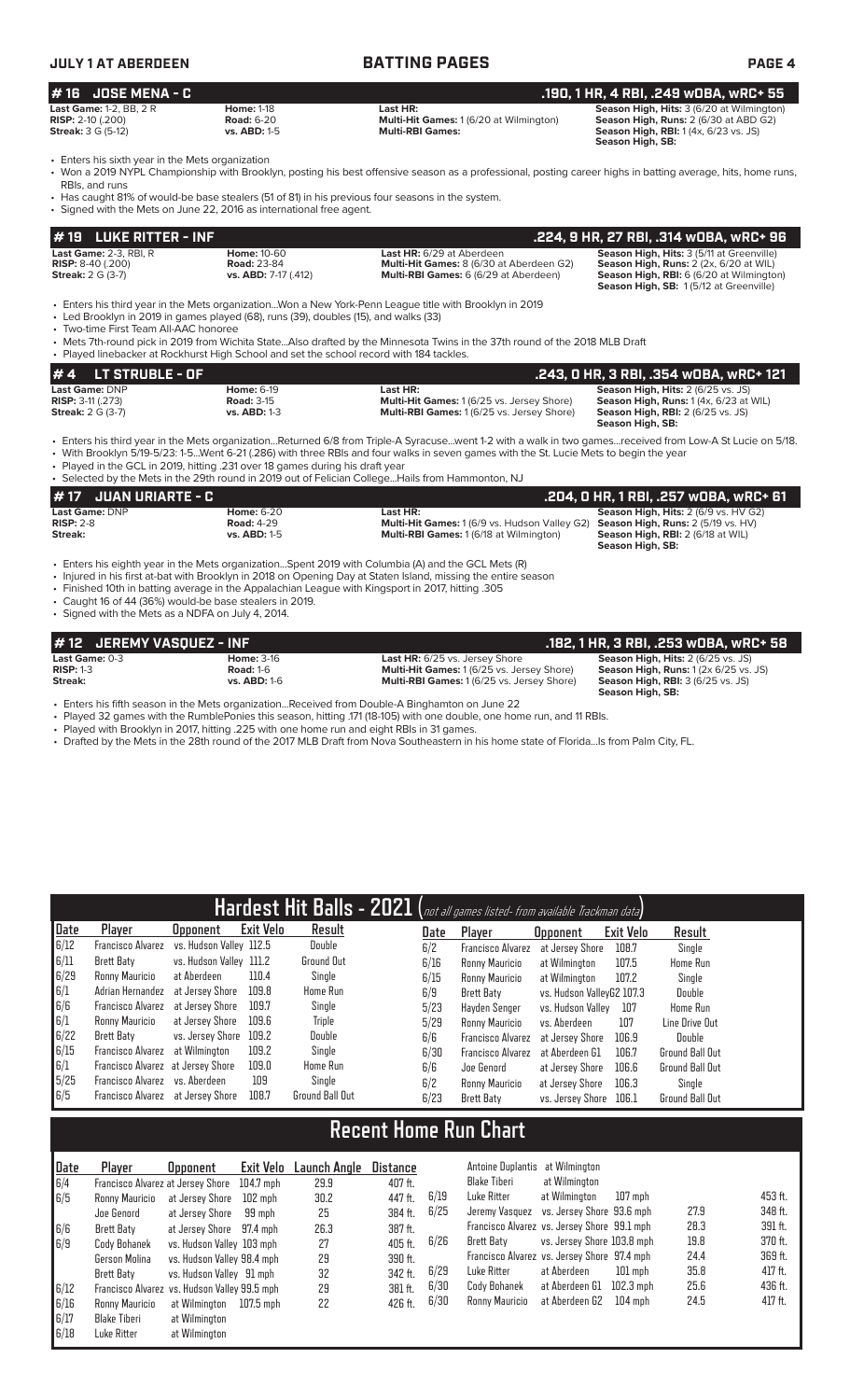| #18                                                  | <b>ANDREW EDWARDS - LHP</b><br>Last App: 6/29 at ABD Last Loss: 6/19 at WIL                                               | 25.9% K%, 15.3% BB%, 2.33 ERA, 0 SV<br><b>SV/OP (Last):</b> 1/1 (6/15 at WIL)                                                                                                                      | Holds:   |
|------------------------------------------------------|---------------------------------------------------------------------------------------------------------------------------|----------------------------------------------------------------------------------------------------------------------------------------------------------------------------------------------------|----------|
| Leadoff: 2-17                                        | <b>Inherited Runners/Stranded: 4/4</b>                                                                                    |                                                                                                                                                                                                    |          |
|                                                      | • Spent the entire 2019 season with the Cyclones, collecting three saves                                                  | Enters his third year in the Mets organizationStruck out the final batter in Game 3 of the 2019<br>NYPL Championship Series to win Brooklyn's first outright minor league title in team history    |          |
|                                                      |                                                                                                                           | . Went to New Mexico State for two seasons after pitching a pair of campaigns for Central Arizona.                                                                                                 |          |
| #46                                                  | <b>JOSH HEJKA - RHP</b>                                                                                                   | 16.3 K%, 4.3 BB%, 3.80 ERA, 0 SV                                                                                                                                                                   |          |
| Last App: 6/29 at ABD Last Loss:<br>Leadoff: 4-18    | <b>Inherited Runners/Stranded: 8/3</b>                                                                                    | SV/OP (Last):                                                                                                                                                                                      | Holds:   |
|                                                      | with the Cyclones and Kingsport Mets                                                                                      | • Returns to Brooklyn after spending time with Binghamton (6/3-6/9) and Syracuse (6/10-6/18).<br>Enters his third year in the Mets organizationWon a 2019 NYPL title with Brooklyn, splitting time |          |
|                                                      | Wolly Mammoths in the United Shore Baseball League                                                                        | • Signed as a minor league free agent in mid-summer after pitching in six games with the Westside<br>· Pitched all four years at Johns Hopkins, switching to submarine later in his career.        |          |
| #5                                                   | <b>BRIAN METOYER - RHP</b>                                                                                                | 33.3 K%, 13 BB%, 3.86 ERA, 0 SV                                                                                                                                                                    |          |
| Last App: 6/15 at WIL                                | <b>Last Loss:</b><br>5/15 at GVL<br>Leadoff: 4-12, 2 BB, HBP Inherited Runners/Stranded: 4/3                              | <b>SV/OP (Last):</b> 1/1 (6/3 at JS)                                                                                                                                                               | Holds:   |
| <b>GCL Mets and Kingsport Mets</b>                   |                                                                                                                           | . Enters his fourth year in the Mets orgWon a New York Penn League title with Brooklyn in 2019<br>• Struck out 40 batters over 28.2 innings with BrooklynSpent his first professional season with  |          |
|                                                      | drafted by a MLB team in school history                                                                                   | • Joins Ronnie Robbins (30th, 1981 - Toronto) as the only two LSU-Alexandria Generals to be                                                                                                        |          |
|                                                      | • Native of Natchitoches (NACK-ah-tish), the oldest city in Louisiana (est. 1714).                                        |                                                                                                                                                                                                    |          |
| # 43                                                 | <b>BRYCE MONTES DE OCA - RHP</b>                                                                                          | 29 K%, 19 BB%, 2.65 ERA, 0 SV                                                                                                                                                                      |          |
| Last App: 6/17 at WIL<br>Leadoff: 4-13, 3 BB         | Last Loss:<br><b>Inherited Runners/Stranded: 2/2</b>                                                                      | SV/OP (Last):                                                                                                                                                                                      | Holds: 1 |
| nerve transposition                                  |                                                                                                                           | • Enters his fourth year in the Mets orgHas not pitched as a professional due to injuries<br>• Underwent Tommy John surgery as a high school junior and missed 2016 after having ulnar             |          |
|                                                      | White Sox in the 14th round of the 2015 MLB Draft.                                                                        | • Previously drafted by Washington in the 15th round of the 2017 MLB Draft and by the Chicago                                                                                                      |          |
| #38                                                  | <b>COLBY MORRIS - RHP</b>                                                                                                 | 23.3 K%, 14.4 BB%, 4.43 ERA, 0 SV                                                                                                                                                                  |          |
| <b>Last App:</b> 6/26 vs. JS<br>Leadoff: 4-12, 3 BB  | Last Loss:<br><b>Inherited Runners/Stranded: 4/0</b>                                                                      | SV/OP (Last):                                                                                                                                                                                      | Holds:   |
|                                                      |                                                                                                                           | • Enters his first season in the Mets organizationcalled up from Low-A St. Lucie on May 20<br>• Made four scoreless appearances in relief for the St. Lucie Mets to being 2021                     |          |
|                                                      | . Minor League free agent signingpitched at Middlebury in Vermont                                                         |                                                                                                                                                                                                    |          |
| #9                                                   | <b>CONNOR O'NEIL - RHP</b>                                                                                                | 10.7 K%, 10.7 BB%, 4.26 ERA, 0 SV                                                                                                                                                                  |          |
| Last App: 6/30atABDG2 Last Loss:<br>Leadoff: 2-6     | <b>Inherited Runners/Stranded: 4/1</b>                                                                                    | SV/OP (Last):                                                                                                                                                                                      | Holds:   |
|                                                      |                                                                                                                           | • Enters his fifth year in the Mets organizationreceived from Double-A Binghamton on 6/20                                                                                                          |          |
|                                                      | • Has not pitched in 2021Last pitched for Advanced-A St. Lucie in 2019                                                    |                                                                                                                                                                                                    |          |
|                                                      |                                                                                                                           | • Spent his first professional season with Brooklyn in 2017, pitching 19 times in relief<br>• Drafted by the Mets in the 7th round of the 2017 MLB Draft from Cal State-Northridge                 |          |
| # 26                                                 | <b>MICHEL OTANEZ - RHP</b>                                                                                                | 25.0 K%, 18.8 BB%, 6.61 ERA, 0 SV                                                                                                                                                                  |          |
| <b>Last App:</b> 6/26 vs. JS<br><b>Leadoff:</b> 2-14 | <b>Last Loss:</b><br><b>Inherited Runners/Stranded: 14/4</b>                                                              | <b>SV/OP (Last): 0/2 (BS vs. JS)</b>                                                                                                                                                               | Holds: 1 |
|                                                      | • Returns to Brooklyn for the second assignment in a row                                                                  | • Enters his sixth year in the Mets orgNo. 26 prospect in the system according to MLB Pipeline                                                                                                     |          |
|                                                      |                                                                                                                           | . Pitched with the Cyclones and won an NYPL title in 2019 and also spent time with Kingsport<br>• Missed 2017 due to injuryStruck out 21 batters in 21.1 innings with the DSL Mets1 in 2016.       |          |
| #44                                                  | <b>HUNTER PARSONS - RHP</b>                                                                                               | 24 K%, 15 BB%, 4.50 ERA, 0 SV                                                                                                                                                                      |          |
| Last App: 6/13 vs. HV<br><b>Leadoff:</b> 1-9, 2 BB   | Last Loss:<br><b>Inherited Runners/Stranded: 4/2</b>                                                                      | SV/OP (Last):                                                                                                                                                                                      | Holds:   |
|                                                      |                                                                                                                           | • Enters his third year in the Mets orgCalled up from Low-A St. Lucie on May 20                                                                                                                    |          |
|                                                      | • Pitched with the Cyclones and won an NYPL title in 2019                                                                 | • Made four relief appearances with the Mets (A-), striking out 18 in 10 innings (45% K rate).                                                                                                     |          |
| #48                                                  | <b>MITCH RAGAN - RHP</b>                                                                                                  | 25.6 K%, 14.1 BB%, 1.50 ERA, 1 SV                                                                                                                                                                  |          |
|                                                      | Last App: 6/30atABDG2 Last Loss: 6/5 at Jersey Shore<br>Leadoff: 4-11, 4 BB, HR Inherited Runners/Stranded: 4/2           | SV/OP (Last): 2/4 (6/30 at ABD G2) Holds: 1                                                                                                                                                        |          |
|                                                      | earning the win in the championship-clinching game against Lowell                                                         | • Enters his third year in the Mets organizationWon a title with Brooklyn in 2019,                                                                                                                 |          |
|                                                      | • Named a New York-Penn League All-Star with the Cyclones<br>• Named the 2019 Big East Pitcher of the Year with Creighton |                                                                                                                                                                                                    |          |
|                                                      |                                                                                                                           |                                                                                                                                                                                                    |          |
|                                                      | . Pitched at Creighton for two seasonsspent 2017 with lowa West & 2016 with Wayne State.                                  |                                                                                                                                                                                                    |          |
| #50<br>Last App: 6/29 at ABD Last Loss:              | <b>EVY RUIBAL - RHP</b>                                                                                                   | 20%, 20 BB% 18.00 ERA, 0 SV<br>SV/OP (Last):<br>Holds:                                                                                                                                             |          |

**Leadoff:** 1-1 **Inherited Runners/Stranded:**

• Signed to a minor league deal on June 27 from the Florence Y'alls (Frontier League)

• Pitched in the Dodgers system from 2015-2018, reaching High-A Rancho Cucamonga

• Drafted by the Dodgers in the 16th round of the 2017 MLB Draft from Notre Dame

• From Milburn, New Jersey, attending Milburn High School

|                |                         |    | <b>Number of Pitches Thrown</b> |     |     |     |
|----------------|-------------------------|----|---------------------------------|-----|-----|-----|
| <b>Pitcher</b> | Days Rest 6/29 6/30 7/1 |    |                                 | 7/2 | 7/3 | 7/4 |
| Edwards        |                         | 12 |                                 |     |     |     |
| Hejka          |                         | 52 | --                              | --  | --  |     |
| Montes de Oca  | 13                      |    | --                              |     | --  |     |
| Morris         | 5                       | -- | --                              | --  | --  |     |
| O'Neil         | 0                       | -- | 36                              | --  | --  |     |
| Otanez         | 4                       | -- | --                              | --  | --  |     |
| Parsons        |                         | -- |                                 |     |     |     |
| Ragan          | 0                       |    | 18                              |     | --  |     |
| Ruibal         |                         | 23 |                                 |     |     |     |

|                   |                     | <b>LAST FIVE APPEARANCES</b> |                       |                |          |          |    |                |           |
|-------------------|---------------------|------------------------------|-----------------------|----------------|----------|----------|----|----------------|-----------|
|                   |                     |                              | <b>ANDREW EDWARDS</b> |                |          |          |    |                |           |
| DATE              | OPP                 | DEC                          | IP                    | н              | R        | ER       | ВB | Κ              | <b>HR</b> |
| 6/12              | HV                  |                              | 2.0                   | $\Omega$       | 0        | O        | 1  | 4              | 0         |
| 6/15              | @ WIL               | SV                           | 1.0                   | $\Omega$       | $\Omega$ | $\Omega$ | 1  | 2              | 0         |
| 6/19              | @ WIL               | L                            | 1.0                   | 4              | 1        | 1        | 2  | 1              | 0         |
| 6/24              | vs. JS              |                              | 1.1                   | $\Omega$       | 0        | O        | 3  | $\overline{2}$ | 0         |
| 6/29              | @ ABD               |                              | 1.0                   | 0              | O        | O        | O  | $\Omega$       | $\Omega$  |
| <b>JOSH HEJKA</b> |                     |                              |                       |                |          |          |    |                |           |
| DATE              | OPP                 | <b>DEC</b>                   | IP                    | н              | R        | ER       | BB | Κ              | <b>HR</b> |
| 6/12              | WOR**               |                              | 2.0                   | 3              | 3        | 3        | 1  | 1              | 1         |
| 6/15              | @SWB**              |                              | 0.1                   | $\overline{2}$ | 0        | O        | O  | O              | 0         |
| 6/19              | @ WIL               |                              | 3.1                   | 3              | 1        | 1        | O  |                | 0         |
| 6/25              | vs. JS              |                              | 2.1                   | 1              | 0        | $\Omega$ | O  | 4              | 0         |
| 6/29              | @ ABD               |                              | 3.0                   | 3              | 0        | 0        | 1  | 1              | O         |
|                   | **Triple-A Syracuse |                              |                       |                |          |          |    |                |           |
|                   |                     |                              |                       |                |          |          |    |                |           |

**BRIAN METOYER**

| DATE                       | OPP       | DEC        | IP  | н              | R        | ER       | BВ | Κ        | ΗR |
|----------------------------|-----------|------------|-----|----------------|----------|----------|----|----------|----|
| 5/23                       | vs. HV    |            | 2.0 | $\Omega$       | $\Omega$ | $\Omega$ | 1  | 1        | 0  |
| 5/29                       | vs. ABD   |            | 1.1 | 1              | 1        | 1        | 2  | 2        | 0  |
| 6/3                        | @ JS      | SV         | 2.0 | 3              | 1        | 1        | 0  | 5        | 0  |
| 6/9                        | vs. HV G1 |            | 1.1 | O              | 0        | 0        | 2  | 3        | 0  |
| 6/15                       | @ WIL     | W          | 2.0 | 0              | 0        | 0        | 1  | 3        | 0  |
| <b>BRYCE MONTES DE OCA</b> |           |            |     |                |          |          |    |          |    |
| DATE                       | OPP       | <b>DEC</b> | IP  | Н              | R        | ER       | BВ | Κ        | HR |
| 5/29                       | vs. ABD   |            | 1.0 | $\Omega$       | 0        | O        | 1  | 1        | 0  |
| 6/3                        | @ JS      | W          | 1.2 | 1              | 0        | 0        | 1  | 4        | 0  |
| 6/9                        | vs. HV G2 | <b>SV</b>  | 2.0 | $\Omega$       | O        | O        | 2  | 2        | 0  |
| 6/12                       | vs. HV    | L          | 1.2 | 2              | 2        | 1        | O  | 4        | 0  |
| 6/17                       | @ WIL     |            | 2.0 | 2              | 2        | 2        | 3  | $\Omega$ | 0  |
| <b>COLBY MORRIS</b>        |           |            |     |                |          |          |    |          |    |
| DATE                       | OPP       | DEC        | IP  | н              | R        | ER       | ВB | Κ        | ΗR |
| 6/6                        | @ JS      |            | 1.2 | 1              | 2        | 2        | 3  | 1        | 0  |
| 6/12                       | vs. HV    |            | 2.1 | 3              | 1        | 1        | O  | 1        | 0  |
| 6/16                       | @ WIL     |            | 2.0 | $\overline{2}$ | 0        | 0        | 1  | $\Omega$ | 0  |
| 6/22                       | vs. JS    |            | 3.0 | $\Omega$       | 0        | 0        | 3  | 4        | 0  |
| 6/26                       | vs. JS    |            | 1.2 | 4              | 1        | 2        | 1  | 1        | 0  |
|                            |           |            |     |                |          |          |    |          |    |

| <b>CONNOR O'NEIL</b> |  |               |       |  |  |  |                       |                             |
|----------------------|--|---------------|-------|--|--|--|-----------------------|-----------------------------|
| DATE OPP             |  |               |       |  |  |  | K                     | HR                          |
| 6/20 @ WIL           |  |               |       |  |  |  | $\Omega$              | O                           |
| $6/24$ vs. JS        |  |               |       |  |  |  | $\overline{1}$        |                             |
|                      |  | 11            |       |  |  |  | $\mathcal{P}$         |                             |
|                      |  | 6/30 @ ABD G2 | DEC - |  |  |  | 30 1 0 0 2<br>4 3 3 1 | IP H R ER BB<br>2.0 1 0 0 0 |

|                       |           |            | <b>MICHEL OTANEZ</b> |                |                |    |                |                |    |
|-----------------------|-----------|------------|----------------------|----------------|----------------|----|----------------|----------------|----|
| DATE                  | OPP       | DEC        | IP                   | Н              | R              | ER | BВ             | Κ              | ΗR |
| 6/10                  | vs. HV    |            | 1.0                  | 0              | $\Omega$       | 0  | 1              | O              | 0  |
| 6/12                  | vs. HV    |            | 0.1                  | 1              | $\Omega$       | 0  | Ο              | O              | 0  |
| 6/17                  | @ WIL     |            | 2.2                  | O              | $\Omega$       | 0  | 1              | O              | 0  |
| 6/22                  | vs. JS    |            | 1.1                  | 1              | 0              | 0  | 2              | 1              | 0  |
| 6/26                  | vs. JS    | W          | 2.1                  | 2              | 1              | 1  | $\Omega$       | 5              | O  |
| <b>HUNTER PARSONS</b> |           |            |                      |                |                |    |                |                |    |
| DATE                  | OPP       | <b>DEC</b> | IP                   | н              | R              | ER | BB             | Κ              | HR |
| 5/22                  | vs. HV    |            | 0.1                  | 1              | 0              | O  | $\overline{2}$ | 1              | 0  |
| 5/25                  | vs. ABD   |            | 2.0                  | 1              | 0              | 0  | 1              | 3              | 0  |
| 6/5                   | @ JS      |            | 3.0                  | 2              | 2              | 2  | 2              | 5              | 1  |
| 6/9                   | vs. HV G2 |            | 3.0                  | 2              | 3              | 3  | 1              | 3              | 1  |
| 6/13                  | vs. HV    |            | 1.0                  | $\overline{2}$ | $\overline{2}$ | 1  | $\overline{2}$ | O              | 0  |
| <b>MITCH RAGAN</b>    |           |            |                      |                |                |    |                |                |    |
| <b>DATE</b>           | OPP       | <b>DEC</b> | IP                   | Н              | R              | ER | <b>BB</b>      | Κ              | ΗR |
| 6/13                  | vs. HV    |            | 0.2                  | 1              | 1              | 1  | 1              | O              | 0  |
| 6/18                  | @ WIL     | W          | 2.0                  | ი              | ი              | ი  | 2              | $\overline{2}$ | 0  |

| 6/27 vs. JS  2.0  0  0  0<br>$\overline{\mathbf{3}}$<br>$\overline{1}$<br>6/30 @ ABD SV 0.2 2 0 0 0<br><b>EVY RUIBAL</b> | $\Omega$     |
|--------------------------------------------------------------------------------------------------------------------------|--------------|
|                                                                                                                          |              |
|                                                                                                                          |              |
|                                                                                                                          |              |
|                                                                                                                          |              |
| DATE OPP DEC IP H R ER BB K HR                                                                                           |              |
| 6/29 @ ABD<br>1.0 1 2 2 1                                                                                                | <sup>n</sup> |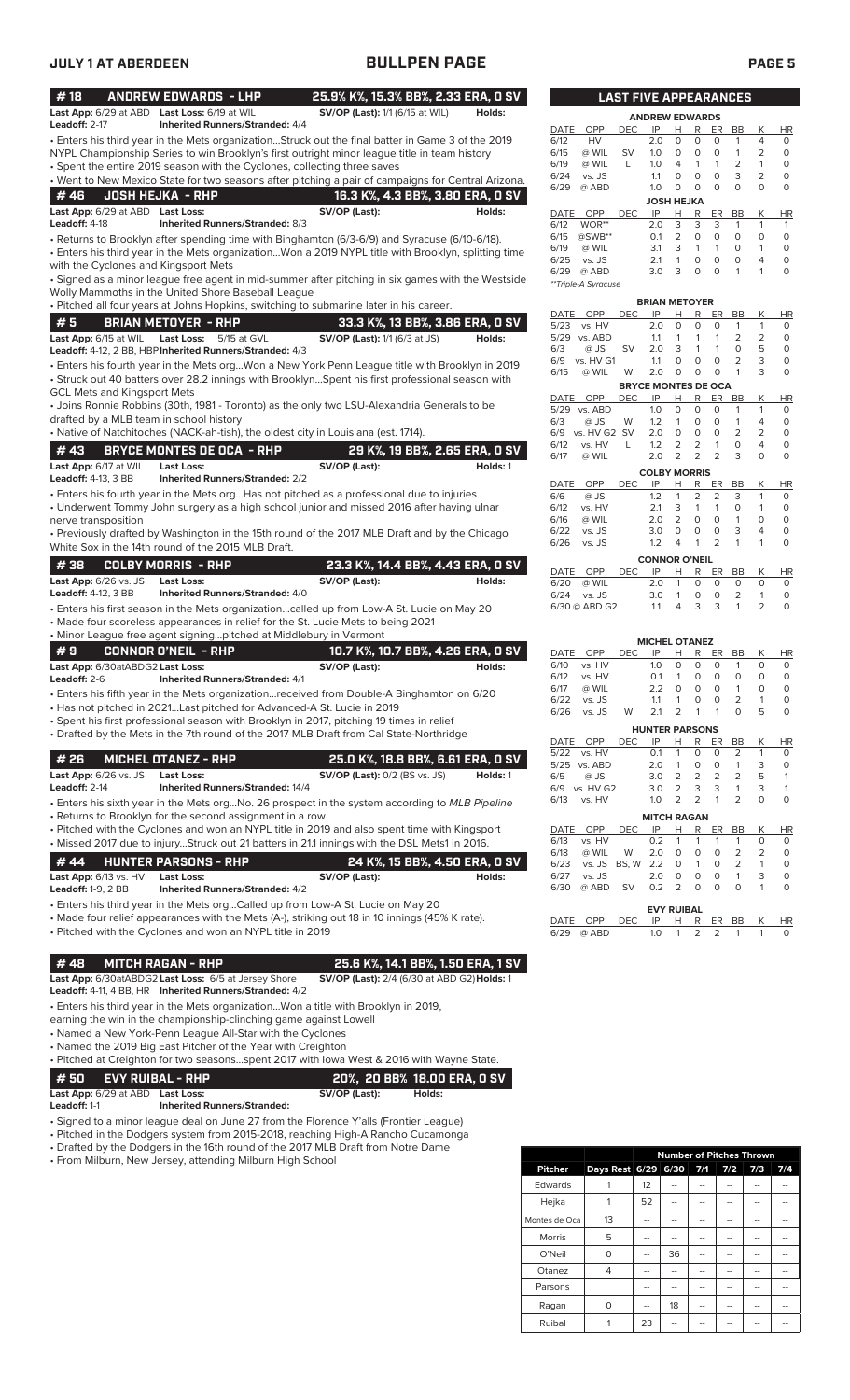## **JULY 1 AT ABERDEEN HIGH/LOW & CHARTS PAGE 6**

| INDIVIDUAL PITCHING HIGHS                                                   |
|-----------------------------------------------------------------------------|
|                                                                             |
|                                                                             |
| Most Home Runs Allowed, Game4 (2x, Jose Butto, 6/6 at Jersey Shore)         |
|                                                                             |
| Most Strikeouts, Game, Reliever5 (3x, Michel Otanez, 6/26 vs. Jersey Shore) |
|                                                                             |
|                                                                             |
|                                                                             |
|                                                                             |
|                                                                             |
|                                                                             |
|                                                                             |

| TEAM PITCHING HIGHS                                                       |  |
|---------------------------------------------------------------------------|--|
|                                                                           |  |
|                                                                           |  |
|                                                                           |  |
|                                                                           |  |
|                                                                           |  |
|                                                                           |  |
|                                                                           |  |
|                                                                           |  |
|                                                                           |  |
|                                                                           |  |
|                                                                           |  |
|                                                                           |  |
|                                                                           |  |
|                                                                           |  |
|                                                                           |  |
| Most Pitchers Used, Extra Innings 5 (5/23 vs. Hudson Valley - 12 innings) |  |
|                                                                           |  |

|                          |                                             |                             | <b>TEAM MISCELLANEOUS</b>                                                      |
|--------------------------|---------------------------------------------|-----------------------------|--------------------------------------------------------------------------------|
|                          |                                             |                             |                                                                                |
|                          |                                             |                             | Longest Game, Time, Extra-Inning Game3:30 (6/23 vs. Jersey Shore - 10 innings) |
|                          |                                             |                             | Shortest Game, Time, Nine-Inning Game  2:20 (5/18 vs. Hudson Valley)           |
|                          |                                             |                             |                                                                                |
|                          |                                             |                             |                                                                                |
|                          |                                             |                             |                                                                                |
|                          |                                             |                             |                                                                                |
|                          |                                             |                             |                                                                                |
|                          |                                             |                             |                                                                                |
|                          |                                             |                             |                                                                                |
|                          |                                             |                             |                                                                                |
|                          |                                             |                             |                                                                                |
|                          |                                             |                             |                                                                                |
|                          | <b>OUTFIELD ASSISTS (7)</b><br><b>TOTAL</b> |                             | <b>RECORD BREAKDOWN</b>                                                        |
| <b>NAME</b>              |                                             | (LAST)                      |                                                                                |
| Duplantis                | 4<br>1                                      | 5/13 at GVL                 |                                                                                |
| Ashford<br>Molina        | 1                                           | 5/25 vs. ABD<br>5/21 vs. HV |                                                                                |
| Winaker                  | 1                                           | 5/6 at ASH                  |                                                                                |
|                          |                                             |                             |                                                                                |
|                          |                                             |                             |                                                                                |
|                          |                                             |                             |                                                                                |
|                          |                                             |                             |                                                                                |
|                          |                                             |                             |                                                                                |
|                          |                                             |                             |                                                                                |
|                          | UNIFORM RECORDS                             |                             |                                                                                |
| <b>Home White</b>        |                                             | $3-3$                       |                                                                                |
|                          |                                             |                             |                                                                                |
| <b>Road Gray</b>         |                                             | $9-16$                      |                                                                                |
|                          |                                             |                             |                                                                                |
| <b>Championship Gold</b> |                                             | $4-9$                       |                                                                                |
|                          |                                             |                             | Score 4 or More Runs 14-11                                                     |
| <b>Coney Island</b>      |                                             | $O-1$                       |                                                                                |
|                          |                                             |                             |                                                                                |
|                          |                                             |                             | Do Not Allow a Home Run10-10                                                   |
|                          |                                             |                             | Hit More Home Runs 10-7                                                        |
|                          |                                             |                             | Opponent Hits More HRs1-14                                                     |
|                          |                                             |                             |                                                                                |
|                          |                                             |                             |                                                                                |
|                          |                                             |                             |                                                                                |
|                          |                                             |                             |                                                                                |
|                          |                                             |                             |                                                                                |
|                          |                                             |                             |                                                                                |
|                          |                                             |                             |                                                                                |
|                          |                                             |                             |                                                                                |
|                          |                                             |                             | Opponent Scores First9-19                                                      |
|                          |                                             |                             |                                                                                |
|                          |                                             |                             |                                                                                |
|                          |                                             |                             | $0 - 3 - 1$                                                                    |
|                          |                                             |                             |                                                                                |
|                          |                                             |                             |                                                                                |
|                          |                                             |                             |                                                                                |
|                          |                                             |                             | Last Game of Series  3-4                                                       |
|                          |                                             |                             |                                                                                |
|                          |                                             |                             |                                                                                |
|                          |                                             |                             |                                                                                |
|                          | <b>EJECTIONS</b>                            |                             |                                                                                |
| <u>Name</u>              | <b>Umpire</b>                               | <b>Date</b>                 |                                                                                |

| Last Game of Series  3-4 |  |
|--------------------------|--|
|                          |  |
|                          |  |
|                          |  |
|                          |  |
|                          |  |
|                          |  |
|                          |  |
|                          |  |
|                          |  |
|                          |  |

# **MISC. WINS**

| Come from Behind Wins 10 (6/30 at ABD) |  |  |
|----------------------------------------|--|--|
| Wins in Last At-Bat4 (6/26 vs. JS)     |  |  |
| Walk-off Wins …………………2 (6/23 vs. JS)   |  |  |

| INDIVIDUAL BATTING HIGHS |                                                                             |  |  |  |  |
|--------------------------|-----------------------------------------------------------------------------|--|--|--|--|
|                          |                                                                             |  |  |  |  |
|                          |                                                                             |  |  |  |  |
|                          |                                                                             |  |  |  |  |
|                          |                                                                             |  |  |  |  |
|                          |                                                                             |  |  |  |  |
|                          |                                                                             |  |  |  |  |
|                          |                                                                             |  |  |  |  |
|                          | Home Runs, Consecutive Games Three games (2x, last: Luke Ritter, 6/18-6/21) |  |  |  |  |
|                          |                                                                             |  |  |  |  |
|                          |                                                                             |  |  |  |  |
|                          |                                                                             |  |  |  |  |
|                          |                                                                             |  |  |  |  |
|                          |                                                                             |  |  |  |  |
|                          |                                                                             |  |  |  |  |
|                          |                                                                             |  |  |  |  |
|                          | Most Extra-Base Hits, Game 3 (3x, Cody Bohanek, 6/15 at Wilmington)         |  |  |  |  |
|                          |                                                                             |  |  |  |  |
|                          | <b>TEAM BATTING HIGHS</b>                                                   |  |  |  |  |
|                          |                                                                             |  |  |  |  |
|                          |                                                                             |  |  |  |  |
|                          |                                                                             |  |  |  |  |
|                          |                                                                             |  |  |  |  |
|                          |                                                                             |  |  |  |  |
|                          |                                                                             |  |  |  |  |
|                          |                                                                             |  |  |  |  |
|                          |                                                                             |  |  |  |  |
|                          |                                                                             |  |  |  |  |
|                          |                                                                             |  |  |  |  |
|                          |                                                                             |  |  |  |  |
|                          |                                                                             |  |  |  |  |
|                          |                                                                             |  |  |  |  |
|                          |                                                                             |  |  |  |  |
|                          |                                                                             |  |  |  |  |
|                          |                                                                             |  |  |  |  |
|                          |                                                                             |  |  |  |  |
|                          |                                                                             |  |  |  |  |
|                          |                                                                             |  |  |  |  |

LOB, Extra Innings........................................................13 (6/23 vs. Jersey Shore - 10 innings) Most Double Plays Hit into, Game....

## **FIELDING**

Most Errors, Team, Game...............................................................................6 (5/7 at Asheville) .<br>2 (6x, last: Brett Baty, 6/11 vs. Hudson Valley)<br>3 (5/19 vs. Hudson Valley) Most Double Plays Turned, Nine-Inning Game.......................... 3 (5/19 vs. Hudson Valley) Consecutive Errorless Games, Team.

**STARTERS BY POSITION**

**C-** Alvarez (14), Uriarte (14), Mena (10), Senger (9)

**1B-** Genord (35), Ritter (5), Vasquez (3), Bohanek (3), Winaker (2)

**2B-** Ritter (32), Walters (12), Tiberi (1), Struble (1), McNeil (1), Gonzalez (1)

**3B-** Baty (36), Tiberi (7), Bohanek (5)

**SS-** Mauricio (40), Walters (4), Bohanek (3), Gonzalez (1)

**LF-** Duplantis (24), Tiberi (12), Bohanek (4), Vasquez (3), Baty (2), Winaker (1), Ashford (1), Struble (1)

**CF-** Duplantis (16), Hernandez (15), Mangum (8), Hernandez (8), Molina (6), Ota (2), Ash-

ford (1) **RF-** Ashford (16), Molina (10), Struble (9), Bohanek (4), Winaker (4), Hernandez (4), Ota (1)

**DH-** Alvarez (13), Baty (6), Genord (5), Mauricio (5), Tiberi (3), Hernandez (3), Ritter (3), Senger (2), Mena (2), Bohanek (2), Walters (2), Mangum (1), Vasquez (1)

**STARTERS BY BATTING ORDER 1st -** Duplantis (37), Bohanek (3), Tiberi (2), Mangum (2), Struble (2), Ashford (1), McNeil (1)

**2nd -** Bohanek (12), Mauricio (10), Ashford (6), Mangum (5), Winaker (4), Tiberi (3), Duplantis (3), Walters (2), Alvarez (2), Strubble (2)

**3rd -** Mauricio (37), Baty (11)

**4th-** Baty (32), Ritter (9), Alvarez (6), Genord (1)

**5th-** Alvarez (20), Ritter (11), Genord (4), Senger (4), Ashford (3), Ota (2), Bohanek (2), Hernandez (1), Vasquez (1)

**6th-** Ritter (17), Genord (10), Ashford (4). Bohanek (3), Hernandez (3), Senger (3), Mena (2), Winaker (2), Ota (1), Tiberi (1), Uriarte (1)

**7th-** Genord (19), Tiberi (5), Senger (3),Vasquez (3), Uriarte (3), Ashford (3), Ritter (3), Hernandez (2), Walters (2), Gonzalez (2), Winaker (1), Bohanek (1), Mena (1)

**8th-** Tiberi (11), Hernandez (10), Genord (6), Walters (6), Mena (5), Uriarte (4), Vasquez (3), Senger (1), Molina (1), Ashford (1)

**9th-** Molina (15), Walters (7), Uriarte (6), Hernandez (6), Struble (5), Mena (4), Mangum (2), Struble (2), Tiberi (1)

**Name** 

Home

|             | <b>CATCHERS STEALING</b> |     |            |      | <b>MULTI-RUN INNINGS</b> |                     |  |  |  |  |
|-------------|--------------------------|-----|------------|------|--------------------------|---------------------|--|--|--|--|
| <b>Name</b> | СS                       | АТТ | <b>PCT</b> | Runs | <b>Times</b>             | Last                |  |  |  |  |
| Alvarez     | 3                        | 21  | 14%        | 6    |                          | 7th, 5/20 vs. HV    |  |  |  |  |
| Mena        | フ                        | 7   | 29%        | 5    |                          | 3rd, 6/30 at ABD G2 |  |  |  |  |
| Senger      |                          | 10  | 20%        |      | 4                        | 8th, 6/26 vs. JS    |  |  |  |  |
| Uriarte     | 9                        | 25  | 36%        | 3    | 16                       | 4th, 6/29 at ABD    |  |  |  |  |
| Team        | 16                       | 63  | 25%        |      | 30                       | 4th, 6/30 at ABD G2 |  |  |  |  |

|                  |                                                | 2  | -31 | $\blacksquare$ |                                  |  |   | 5 6 7 8 9 10 + TOTALS |
|------------------|------------------------------------------------|----|-----|----------------|----------------------------------|--|---|-----------------------|
| <b>OPPONENTS</b> | 26   31   45   37   19   29   17   33   12   4 |    |     |                |                                  |  |   | 246                   |
| <b>BKLYN</b>     | 25                                             | 17 |     |                | 20   30   19   26   21   31   14 |  | 6 | 211                   |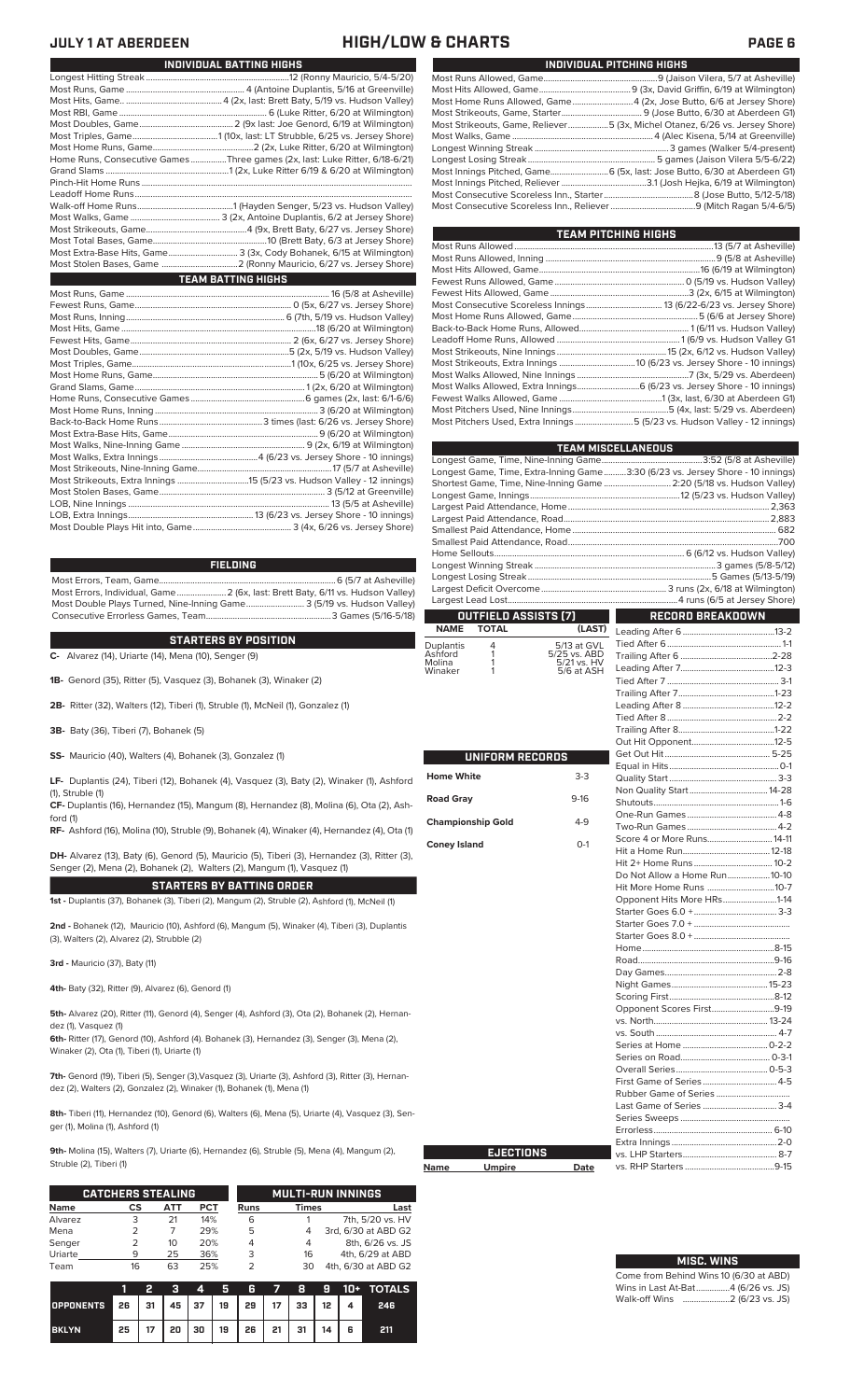# **JULY 1 AT ABERDEEN GAME BY GAME RESULTS PAGE 7**

|             | <b>GAME-BY-GAME RESULTS</b> |                      |                |           |               |                   |         |                                                                         |                               |                             |             |                   |
|-------------|-----------------------------|----------------------|----------------|-----------|---------------|-------------------|---------|-------------------------------------------------------------------------|-------------------------------|-----------------------------|-------------|-------------------|
| <b>DATE</b> | GM#                         | OPPONENT             | W-L/TIME SCORE |           | <b>RECORD</b> | <b>POSITION</b>   | GA/GB   | <b>WINNING PITCHER</b>                                                  | <b>LOSING PITCHER</b>         | <b>SAVE</b>                 | <b>TIME</b> | <b>ATTENDANCE</b> |
| 5/4         | $\mathbf{1}$                | at Asheville         | W              | $8 - 2$   | $1-0$         | T <sub>1st</sub>  | $+1$    | Josh Walker (1-0)                                                       | Blair Henley (0-1)            |                             | 3:16        | 1,200             |
| 5/5         | $\overline{2}$              | at Asheville         | L              | $6-1$     | $1 - 1$       | T <sub>2</sub> nd | $-1$    | Chandler Casey (1-0)                                                    | Jose Butto (1-0)              |                             | 3:26        | 1,200             |
| 5/6         | 3                           | at Asheville         | L              | $11 - 4$  | $1 - 2$       | T3rd              | $-2$    | Matt Ruppenthal (1-0)                                                   | Oscar Rojas (0-1)             |                             | 3:10        | 1,200             |
| 5/7         | 4                           | at Asheville         | $\mathsf{L}$   | $13 - 7$  | $1 - 3$       | T3rd              | $-3$    | R.J. Freure (1-0)                                                       | Jaison Vilera (0-1)           |                             | 3:44        | 1,200             |
| 5/8         | 5                           | at Asheville         | W              | $16-12$   | $2 - 3$       | T3rd              | -3      | Alec Kisena (1-0)                                                       | Juan Pablo Lopez (1-0)        |                             | 3:52        | 1,200             |
| 5/9         |                             | at Asheville         |                |           |               |                   |         | Cancelled due to non-COVID-related illness                              |                               |                             |             |                   |
| 5/10        |                             | OFF DAY              |                |           |               |                   |         |                                                                         |                               |                             |             |                   |
| 5/11        | 6                           | at Greenville        | W              | $6-1$     | $3-3$         | 2 <sub>nd</sub>   | $-2.5$  | Josh Walker (2-0)                                                       | Jay Groome (0-2)              |                             | 3:00        | 1,995             |
| 5/12        | $\overline{7}$              | at Greenville        | W              | $3 - 2$   | $4 - 3$       | 2 <sub>nd</sub>   | $-1.5$  | Brian Metoyer (1-0)                                                     | Yusniel Padron-Artilles (0-2) | Mitch Ragan (1)             | 3:14        | 1,819             |
| 5/13        | 8                           | at Greenville        | L              | $8 - 2$   | $4 - 4$       | 2 <sub>nd</sub>   | $-2.5$  | Chris Murphy (1-1)                                                      | Oscar Rojas (0-2)             |                             | 3:21        | 2,485             |
| 5/14        | 9                           | at Greenville        | L              | $5-1$     | $4 - 5$       | 4th               | $-2.5$  | Brayan Bello (2-0)                                                      | Alec Kisena (1-1)             |                             | 2:54        | 2,732             |
| 5/15        | 10                          | at Greenville        | L              | $8 - 4$   | $4-6$         | 4th               | $-3.5$  | Yorvin Pantoja (1-0)                                                    | Brian Metoyer (1-1)           |                             | 2:52        | 2,883             |
| 5/16        | 11                          | at Greenville        | L              | $10 - 9$  | $4 - 7$       | 4th               | $-3.5$  | Jake Wallace (1-0)                                                      | Eric Orze (0-1)               |                             | 3:09        | 2,818             |
| 5/17        |                             | OFF DAY              |                |           |               |                   |         |                                                                         |                               |                             |             |                   |
| 5/18        | 12                          | <b>Hudson Valley</b> | L              | $4 - 3$   | $4 - 8$       | 5th               | $-4.5$  | Zach Greene (1-1)                                                       | Andrew Edwards (0-1)          |                             | 2:29        | 1,315             |
| 5/19        | 13                          | <b>Hudson Valley</b> | W              | $14-0$    | $5-8$         | 5th               | $-3.5$  | Allan Winans (1-0)                                                      | Jhony Brito (0-1)             |                             | 3:01        | 810               |
| 5/20        | 14                          | <b>Hudson Valley</b> | L              | $6 - 1$   | $5-9$         | 5th               | $-3.5$  | Luis Medina (2-0)                                                       | Jaison Vilera (0-2)           |                             | 2:42        | 682               |
| 5/21        | 15                          | <b>Hudson Valley</b> | W              | $4-1$     | $6-9$         | 5th               | $-3.5$  | Josh Walker (3-0)                                                       | Josh Maciejewski (2-1)        | Eric Orze (1)               | 2:33        | 998               |
| 5/22        | 16                          | <b>Hudson Valley</b> | L              | $5-3$     | $6-10$        | 5th               | $-4.5$  | Ken Waldichuk (1-0)                                                     | Cam Opp (0-1)                 |                             | 3:14        | 1,624             |
| 5/23        | 17                          | <b>Hudson Valley</b> | W              | $6-5(12)$ | $7-10$        | 5th               | $-3.5$  | Josh Hejka (1-0)                                                        | Zach Greene (1-2)             |                             | 3:24        | 1,261             |
| 5/24        |                             | OFF DAY              |                |           |               |                   |         |                                                                         |                               |                             |             |                   |
| 5/25        | 18                          | Aberdeen             | L              | $8-1$     | $7 - 11$      | 5th               | $-4.5$  | Drew Rom (2-0)                                                          | Oscar Rojas (0-3)             |                             | 2:52        | 861               |
| 5/26        | 19                          | Aberdeen             |                |           |               |                   |         | 5/26 game postponed due to rain, makeup scheduled for doubleheader 5/27 |                               |                             |             |                   |
| 5/27        | 19                          | Aberdeen             | г              | $6-2(7)$  | $7-12$        | 5th               | $-5.5$  | Grayson Rodriguez (3-0)                                                 | Jaison Vilera (0-3)           |                             | 2:14        |                   |
|             | 20                          | Aberdeen             | г              | $10-1(7)$ | $7-13$        | 5th               | $-6.5$  | Morgan McSweeney (2-0)                                                  | Cam Opp (0-2)                 |                             | 2:37        | 926               |
| 5/28        | 21                          | Aberdeen             |                |           |               |                   |         | 5/28 game postponed due to rain, makeup scheduled for doubleheader 8/25 |                               |                             |             |                   |
| 5/29        | 21                          | Aberdeen             | г              | $4-1$     | $7-14$        | 5th               | $-7.5$  | <b>Garrett Stallings (3-1)</b>                                          | Alec Kisena (1-2)             | <b>Connor Gillispie (1)</b> | 2:52        | 1,509             |
| 5/30        | 22                          | Aberdeen             |                |           |               |                   |         | 5/30 game posted to a later date to be determined                       |                               |                             |             |                   |
| 5/31        |                             | OFF DAY              |                |           |               |                   |         |                                                                         |                               |                             |             |                   |
|             |                             |                      |                |           |               |                   |         | MAY [7-14]                                                              |                               |                             |             |                   |
| 6/1         | 22                          | at Jersey Shore      | W              | $11 - 5$  | $8-14$        | T4th              | $-7.5$  | Jose Butto (1-1)                                                        | Josh Hendrickson (0-1)        |                             | 3:03        | 2,077             |
| 6/2         | 23                          | at Jersey Shore      | L              | $4-1$     | $8 - 15$      | 5th               | $-8.5$  | Carlo Reyes (1-0)                                                       | Justin Lasko (0-1)            | Blake Brown (1)             | 2:44        | 1,591             |
| 6/3         | 24                          | at Jersey Shore      | W              | $6 - 4$   | $9 - 15$      | 4th               | $-8.5$  | Bryce Montes de Oca (1-0)                                               | Jack Perkins (0-1)            | Brian Metoyer (1)           | 3:15        | 1,473             |
| 6/4         | 25                          | at Jersey Shore      | Г              | $5-4(7)$  | $9-16$        | 5th               | $-9.0$  | Aneurys Zabala (2-2)                                                    | Allan Winans (1-1)            |                             | 2:12        | 2,399             |
| 6/5         | 26                          | at Jersey Shore      | Г              | $5 - 4$   | $9-17$        | 5th               | $-9.0$  | Mike Adams (1-1)                                                        | Mitch Ragan (0-1)             |                             | 2:36        | 2,122             |
| 6/6         | 27                          | at Jersey Shore      | L              | $11-6$    | $9-18$        | 5th               | $-9.5$  | Nick Lackney (1-0)                                                      | Jose Butto (1-2)              |                             | 3:31        | 2,041             |
| 6/7         |                             | OFF DAY              |                |           |               |                   |         |                                                                         |                               |                             |             |                   |
| 6/9         | 28                          | <b>Hudson Valley</b> | L              | $3-2(7)$  | $9-19$        | 5th               | $-10.5$ | Tanner Myatt (1-0)                                                      | Justin Lasko (0-2)            | Justin Wilson (1)           | 2:22        |                   |
|             | 29                          | <b>Hudson Valley</b> | W              | $5-3(7)$  | 10-19         | 5th               | $-9.5$  | Eric Orze (1-1)                                                         | Luis Medina (2-1)             | Bryce Montes de Oca (1)     | 2:02        | 1,211             |
| 6/10        | 30                          | <b>Hudson Valley</b> | L              | $1-0$     | $10 - 20$     | 5th               | $-9.5$  | <b>Barrett Loseke (2-1)</b>                                             | Cam Opp (0-3)                 | Zach Greene (1)             | 2:37        | 1,396             |
| 6/11        | 31                          | <b>Hudson Valley</b> | L              | $8-0$     | $10 - 21$     | 5th               | $-9.5$  | Ken Waldichuk (2-0)                                                     | Jaison Vilera (0-4)           |                             | 3:06        | 1,597             |
| 6/12        | 32                          | <b>Hudson Valley</b> | L              | $5-4$     | 10-22         | 5th               | $-9.5$  | Nelson Alvarez (2-0)                                                    | Bryce Montes de Oca (1-1)     | Justin Wilson (2)           | 3:22        | 2,194             |
| 6/13        | 33                          | <b>Hudson Valley</b> | L              | $5-0$     | $10 - 23$     | 5th               | $-9.5$  | Hayden Wesneski (1-1)                                                   | Allan Winans (1-2)            |                             | 2:50        | 1,749             |
| 6/14        |                             | OFF DAY              |                |           |               |                   |         |                                                                         |                               |                             |             |                   |
| 6/15        | 34                          | at Wilmington        | W              | $3-1$     | $11 - 23$     | 5th               | $-8.5$  | Brian Metoyer (2-1)                                                     | Zach Brzykcy (2-1)            | Andrew Edwards (1)          | 2:21        | 1,188             |
| 6/16        | 35                          | at Wilmington        | L              | $5 - 2$   | $11 - 24$     | 5th               | $-9.5$  | Amos Willingham (1-0)                                                   | Eric Orze (1-2)               | Reid Schaller (3)           | 2:51        | 700               |
| 6/17        | 36                          | at Wilmington        | L              | $8 - 4$   | $11 - 25$     | 5th               | $-10.5$ | Joan Adon (3-1)                                                         | Alec Kisena (1-3)             |                             | 2:54        | 1,009             |
| 6/18        | 37                          | at Wilmington        | W              | $7 - 5$   | $12 - 25$     | 5th               | $-10$   | Mitch Ragan (1-1)                                                       | Reid Schaller (1-1)           |                             | 2:52        | 2,565             |
| 6/19        | 38                          | at Wilmington        | L              | $9 - 8$   | $12 - 26$     | 5th               | $-11$   | Christian Vann (2-0)                                                    | Andrew Edwards (0-2)          |                             | 3:26        | 1,899             |
| 6/20        | 39                          | at Wilmington        | W              | $13-1$    | $13 - 26$     | 5th               | $-11$   | Justin Lasko (1-2)                                                      | Alfonso Hernanndez (0-1)      |                             | 2:44        | 2,722             |
| 6/21        |                             | OFF DAY              |                |           |               |                   |         |                                                                         |                               |                             |             |                   |
| 6/22        | 40                          | <b>Jersey Shore</b>  | L              | $7-5$     | $13 - 27$     | 5th               | $-12$   | Manuel Silva (1-0)                                                      | Jaison Vilera (0-5)           | Aneurys Zabala (3)          | 3:01        | 2,307             |
| 6/23        | 41                          | <b>Jersey Shore</b>  | W              | $3-2(10)$ | 14-27         | 5th               | $-12$   | Mitch Ragan (2-1)                                                       | Andrew Brown (2-2)            |                             | 3:30        | 1,595             |
| 6/24        | 42                          | <b>Jersey Shore</b>  | L              | $3-0$     | 14-28         | 5th               | $-13$   | Kevin Gowdy (2-3)                                                       | Jose Butto (1-3)              | Blake Brown (2)             | 2:52        | 1,906             |
| 6/25        | 43                          | <b>Jersey Shore</b>  | W              | $7-2$     | 15-28         | 5th               | $-13$   | Cam Opp (1-3)                                                           | Jonathan Hughes (2-3)         |                             | 2:44        | 2,194             |
| 6/26        | 44                          | <b>Jersey Shore</b>  | W              | $8-5$     | 16-28         | 5th               | $-13$   | Michel Otanez (1-0)                                                     | Mark Potter (0-2)             |                             | 3:13        | 2,363             |
| 6/27        | 45                          | <b>Jersey Shore</b>  | L              | $3-0$     | 16-29         | 5th               | $-13$   | Dominic Pipkin (2-0)                                                    | Justin Lasko (1-3)            | Blake Brown (3)             | 2:43        | 2,253             |
| 6/28        |                             | OFF DAY              |                |           |               |                   |         |                                                                         |                               |                             |             |                   |
| 6/29        | 46                          | at Aberdeen          | L              | $7-3$     | 16-30         | 5th               | $-14$   | Garrett Stallings (4-3)                                                 | Alec Kisena (1-4)             | Garrett Farmer (4)          | 2:40        | 1,347             |
| 6/30        | 47                          | at Aberdeen          | L              | $2-1(7)$  | 16-31         | 5th               | $-14.5$ | Clayton McGinness (1-1)                                                 | Jose Butto (1-4)              | Logan Gillaspie (1)         | 1:53        |                   |
|             | 48                          | at Aberdeen          | W              | $7-6(7)$  | $17 - 31$     | 5th               | $-14$   | Jaison Vilera (1-5)                                                     | Kade Strowd (0-2)             | Mitch Ragan (2)             | 2:31        | 2,405             |
|             |                             |                      |                |           |               |                   |         | <b>JUNE [10-17]</b>                                                     |                               |                             |             |                   |
| 7/1         | 49                          | at Aberdeen          | 7:05 p.m.      |           |               |                   |         |                                                                         |                               |                             |             |                   |

| 7/2  | 50 | at Aberdeen                | 7:05 p.m. |
|------|----|----------------------------|-----------|
| 7/3  | 51 | at Aberdeen                | 6:05 pm.  |
| 7/4  | 52 | at Aberdeen                | 2:05 p.m. |
| 7/5  |    | OFF DAY                    |           |
| 7/6  | 53 | at Hudson Valley 7:05 p.m. |           |
| 7/7  | 54 | at Hudson Valley 7:05 p.m. |           |
| 7/8  | 55 | at Hudson Valley 7:05 p.m. |           |
| 7/9  | 56 | at Hudson Valley 7:05 p.m. |           |
| 7/10 | 57 | at Hudson Valley 6:05 p.m. |           |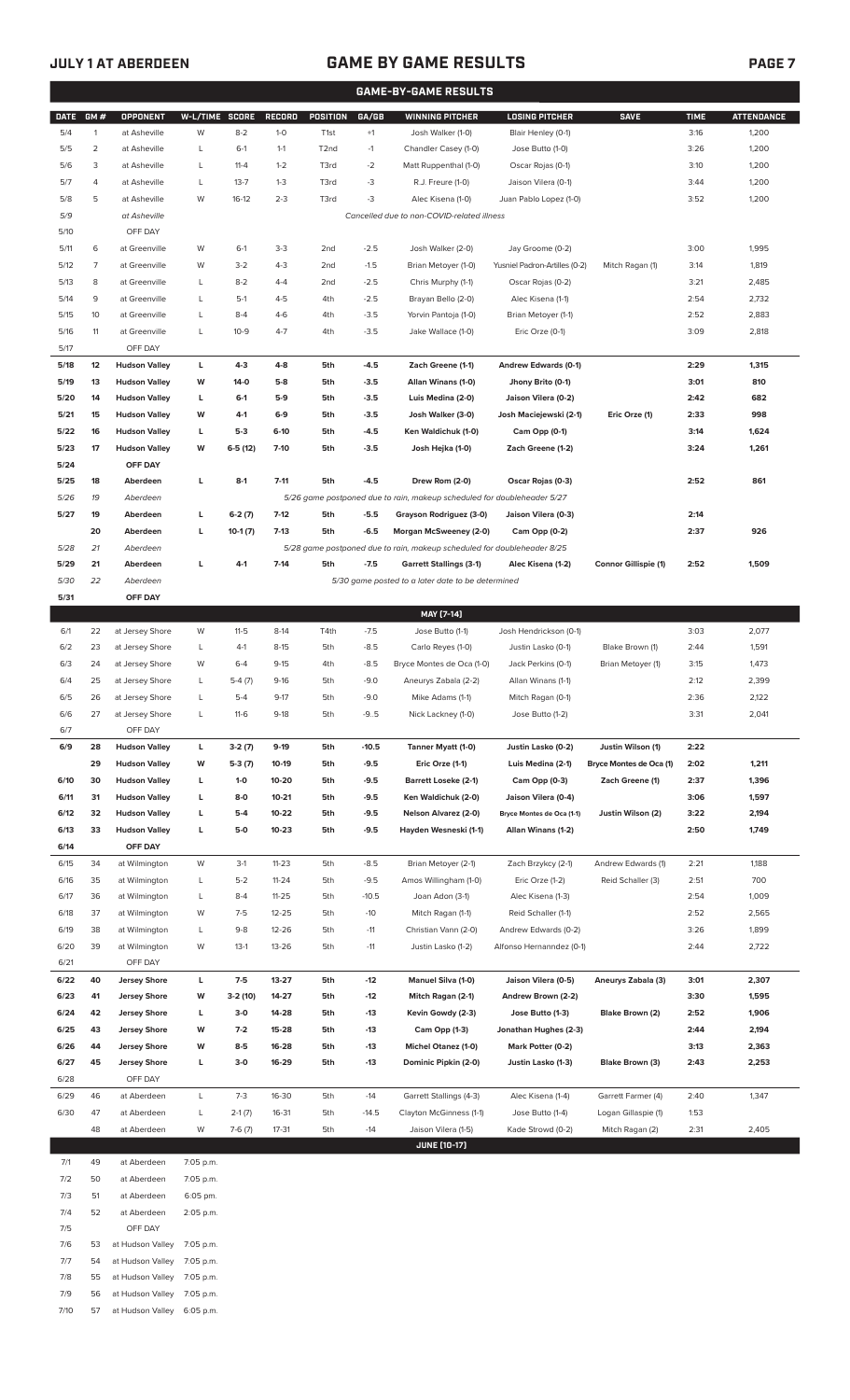# **JULY 1 AT ABERDEEN GAME-BY-GAME PAGE 8**

| <b>DATE</b> | GM# | <b>OPPONENT</b>            | W-L/TIME SCORE | GA/GB<br>RECORD<br>POSITION | <b>WINNING PITCHER</b> | <b>LOSING PITCHER</b> | <b>SAVE</b> | <b>TIME</b> | <b>ATTENDANCE</b> |
|-------------|-----|----------------------------|----------------|-----------------------------|------------------------|-----------------------|-------------|-------------|-------------------|
| 7/12        |     | OFF DAY                    |                |                             |                        |                       |             |             |                   |
| 7/13        | 59  | <b>Jersey Shore</b>        | 6:30 p.m.      |                             |                        |                       |             |             |                   |
| 7/14        | 60  | <b>Jersey Shore</b>        | 6:30 p.m.      |                             |                        |                       |             |             |                   |
| 7/15        | 61  | <b>Jersey Shore</b>        | 6:30 p.m.      |                             |                        |                       |             |             |                   |
| 7/16        | 62  | <b>Jersey Shore</b>        | 7:00 p.m.      |                             |                        |                       |             |             |                   |
| 7/17        | 63  | <b>Jersey Shore</b>        | 6:00 p.m.      |                             |                        |                       |             |             |                   |
|             |     |                            |                |                             |                        |                       |             |             |                   |
| 7/18        | 64  | <b>Jersey Shore</b>        | 4:00 p.m.      |                             |                        |                       |             |             |                   |
| 7/19        |     | OFF DAY                    |                |                             |                        |                       |             |             |                   |
| 7/20        | 65  | Wilmington                 | 6:30 p.m.      |                             |                        |                       |             |             |                   |
| 7/21        | 66  | Wilmington                 | 6:30 p.m.      |                             |                        |                       |             |             |                   |
| 7/22        | 67  | Wilmington                 | 6:30 p.m.      |                             |                        |                       |             |             |                   |
| 7/23        | 68  | Wilmington                 | 7:00 p.m.      |                             |                        |                       |             |             |                   |
| 7/24        | 69  | Wilmington                 | 6:00 p.m.      |                             |                        |                       |             |             |                   |
| 7/25        | 70  | Wilmington                 | 4:00 p.m.      |                             |                        |                       |             |             |                   |
| 7/26        |     | OFF DAY                    |                |                             |                        |                       |             |             |                   |
| 7/27        | 71  | at Jersey Shore            | 7:05 p.m.      |                             |                        |                       |             |             |                   |
| 7/28        | 72  | at Jersey Shore            | 7:05 p.m.      |                             |                        |                       |             |             |                   |
| 7/29        | 73  | at Jersey Shore            | 7:05 p.m.      |                             |                        |                       |             |             |                   |
| 7/30        | 74  | at Jersey Shore            | 7:05 p.m.      |                             |                        |                       |             |             |                   |
| 7/31        | 75  | at Jersey Shore            | 7:05 p.m.      |                             |                        |                       |             |             |                   |
|             |     |                            |                |                             | JULY (0-0)             |                       |             |             |                   |
| 8/1         | 76  | at Jersey Shore            | 1:05 p.m.      |                             |                        |                       |             |             |                   |
| 8/2         |     | OFF DAY                    |                |                             |                        |                       |             |             |                   |
| 8/3         | 77  | <b>Hudson Valley</b>       | 6:30 p.m.      |                             |                        |                       |             |             |                   |
| 8/4         | 78  | <b>Hudson Valley</b>       | 6:30 p.m.      |                             |                        |                       |             |             |                   |
| 8/5         | 79  | <b>Hudson Valley</b>       | 6:30 p.m.      |                             |                        |                       |             |             |                   |
| 8/6         | 80  | <b>Hudson Valley</b>       | 7:00 p.m.      |                             |                        |                       |             |             |                   |
| 8/7         | 81  | <b>Hudson Valley</b>       |                |                             |                        |                       |             |             |                   |
|             |     |                            | 6:00 p.m.      |                             |                        |                       |             |             |                   |
| 8/8         | 82  | <b>Hudson Valley</b>       | 4:00 p.m.      |                             |                        |                       |             |             |                   |
| 8/9         |     | OFF DAY                    |                |                             |                        |                       |             |             |                   |
| 8/10        | 83  | at Wilmington              | 7:05 p.m.      |                             |                        |                       |             |             |                   |
| 8/11        | 84  | at Wilmington              | 7:05 p.m.      |                             |                        |                       |             |             |                   |
| 8/12        | 85  | at Wilmington              | 7:05 p.m.      |                             |                        |                       |             |             |                   |
| 8/13        | 86  | at Wilmington              | 7:05 p.m.      |                             |                        |                       |             |             |                   |
| 8/14        | 87  | at Wilmington              | 6:05 p.m.      |                             |                        |                       |             |             |                   |
| 8/15        | 88  | at Wilmington              | 1:05 p.m.      |                             |                        |                       |             |             |                   |
| 8/16        |     | OFF DAY                    |                |                             |                        |                       |             |             |                   |
| 8/17        | 89  | at Hudson Valley 7:05 p.m. |                |                             |                        |                       |             |             |                   |
| 8/18        | 90  | at Hudson Valley           | 7:05 p.m.      |                             |                        |                       |             |             |                   |
| 8/19        | 91  | at Hudson Valley           | 7:05 p.m.      |                             |                        |                       |             |             |                   |
| 8/20        | 92  | at Hudson Valley           | 7:05 p.m.      |                             |                        |                       |             |             |                   |
| 8/21        | 93  | at Hudson Valley           | 6:05 p.m.      |                             |                        |                       |             |             |                   |
| 8/22        | 94  | at Hudson Valley           | 4:35 p.m.      |                             |                        |                       |             |             |                   |
| 8/23        |     | OFF DAY                    |                |                             |                        |                       |             |             |                   |
| 8/24        | 95  | Aberdeen                   | 6:30 p.m.      |                             |                        |                       |             |             |                   |
| 8/25        | 96  | Aberdeen                   | 5:00 p.m.      |                             |                        |                       |             |             |                   |
|             | 97  | Aberdeen                   | DH             |                             |                        |                       |             |             |                   |
| 8/26        | 98  | Aberdeen                   | 6:30 p.m.      |                             |                        |                       |             |             |                   |
| 8/27        | 99  | Aberdeen                   | 7:00 p.m.      |                             |                        |                       |             |             |                   |
| 8/28        | 100 | Aberdeen                   | 6:00 p.m.      |                             |                        |                       |             |             |                   |
| 8/29        | 101 | Aberdeen                   | 4:00 p.m.      |                             |                        |                       |             |             |                   |
| 8/30        |     | OFF DAY                    |                |                             |                        |                       |             |             |                   |
| 8/31        | 102 | Wilmington                 | 6:30 p.m.      |                             |                        |                       |             |             |                   |
|             |     |                            |                |                             | AUGUST (0-0)           |                       |             |             |                   |
| 9/1         | 103 | Wilmington                 | 6:30 p.m.      |                             |                        |                       |             |             |                   |
| 9/2         | 104 | Wilmington                 | 6:30 p.m.      |                             |                        |                       |             |             |                   |
| 9/3         | 105 | Wilmington                 | 7:00 p.m.      |                             |                        |                       |             |             |                   |
| 9/4         | 106 | Wilmington                 | 6:00 p.m.      |                             |                        |                       |             |             |                   |
| 9/5         | 107 | Wilmington                 | 4:00 p.m.      |                             |                        |                       |             |             |                   |
| 9/6         |     | OFF DAY                    |                |                             |                        |                       |             |             |                   |
| 9/7         | 108 | at Hudson Valley           | 7:05 p.m.      |                             |                        |                       |             |             |                   |
| 9/8         | 109 | at Hudson Valley           | 7:05 p.m.      |                             |                        |                       |             |             |                   |
| 9/9         | 110 | at Hudson Valley           | 7:05 p.m.      |                             |                        |                       |             |             |                   |
| 9/10        | 111 | at Hudson Valley           | 7:05 p.m.      |                             |                        |                       |             |             |                   |
| 9/11        | 112 | at Hudson Valley           | 6:05 p.m.      |                             |                        |                       |             |             |                   |
| 9/12        | 113 | at Hudson Valley           | 4:35 p.m.      |                             |                        |                       |             |             |                   |
| 9/13        |     | OFF DAY                    |                |                             |                        |                       |             |             |                   |
| 9/14        | 114 | <b>Jersey Shore</b>        | 6:30 p.m.      |                             |                        |                       |             |             |                   |
| 9/15        | 115 | <b>Jersey Shore</b>        | 6:30 p.m.      |                             |                        |                       |             |             |                   |
| 9/16        | 116 | <b>Jersey Shore</b>        | 6:30 p.m.      |                             |                        |                       |             |             |                   |
| 9/17        | 117 | <b>Jersey Shore</b>        | 7:00 p.m.      |                             |                        |                       |             |             |                   |
| 9/18        | 118 | <b>Jersey Shore</b>        | 4:00 p.m.      |                             |                        |                       |             |             |                   |
| 9/19        | 119 | <b>Jersey Shore</b>        | 1:00 p.m.      |                             |                        |                       |             |             |                   |
|             |     |                            |                |                             |                        |                       |             |             |                   |

**SEPTEMBER (0-0)**